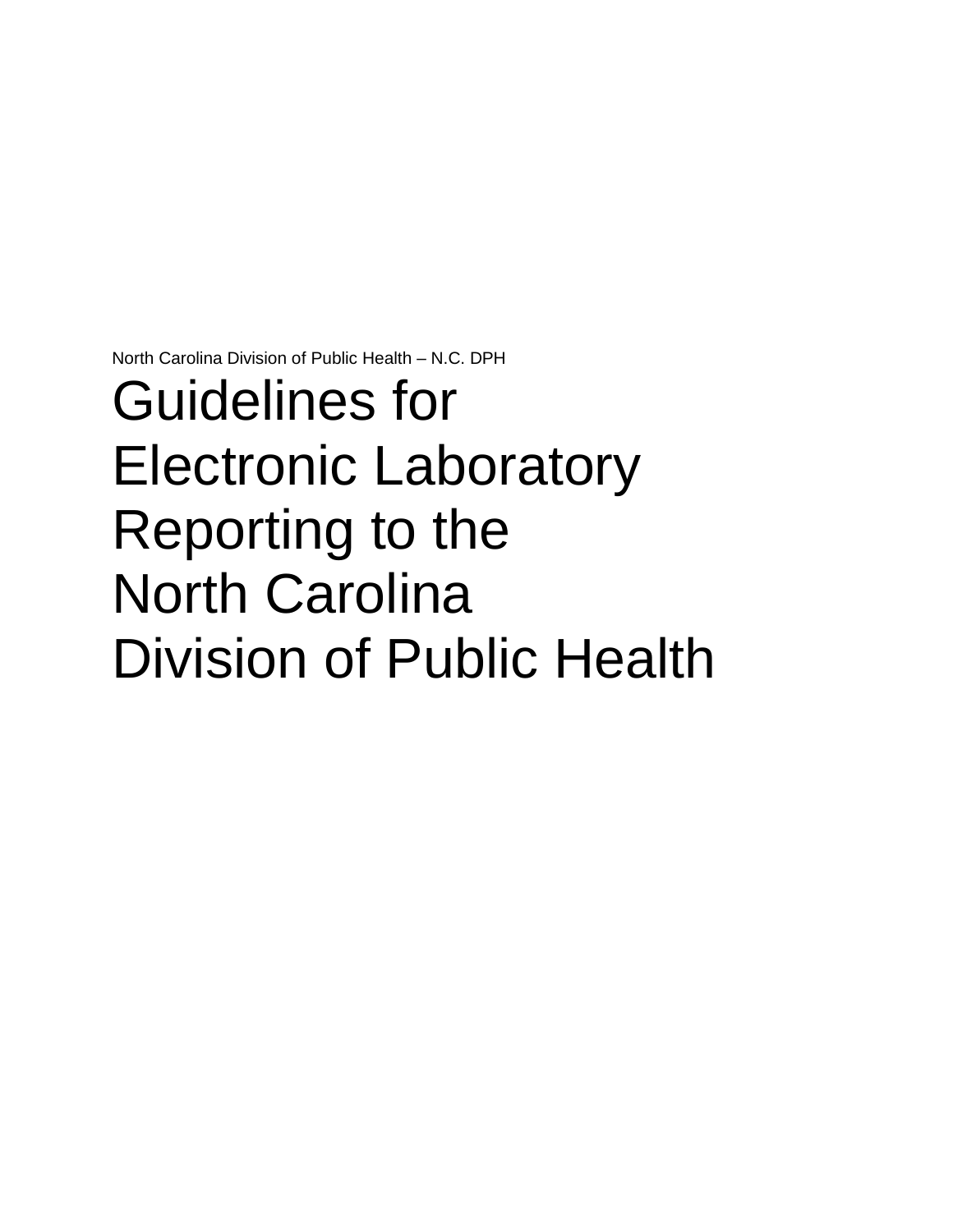# **Table of Contents**

| 1.                                                                          |  |
|-----------------------------------------------------------------------------|--|
| 2.                                                                          |  |
| Identify laboratory results that are required by law to be reported 4<br>3. |  |
| 4.                                                                          |  |
| 5.                                                                          |  |
| 6.                                                                          |  |
| 7.                                                                          |  |
| 8.                                                                          |  |
| 9.                                                                          |  |
| 10.                                                                         |  |
|                                                                             |  |
| Appendix B - Conditions accepted for voluntary reporting to N.C. DPH12      |  |
|                                                                             |  |
|                                                                             |  |
|                                                                             |  |
|                                                                             |  |
|                                                                             |  |
|                                                                             |  |
|                                                                             |  |
|                                                                             |  |
|                                                                             |  |
|                                                                             |  |
|                                                                             |  |
|                                                                             |  |
|                                                                             |  |
|                                                                             |  |
|                                                                             |  |
|                                                                             |  |
|                                                                             |  |
|                                                                             |  |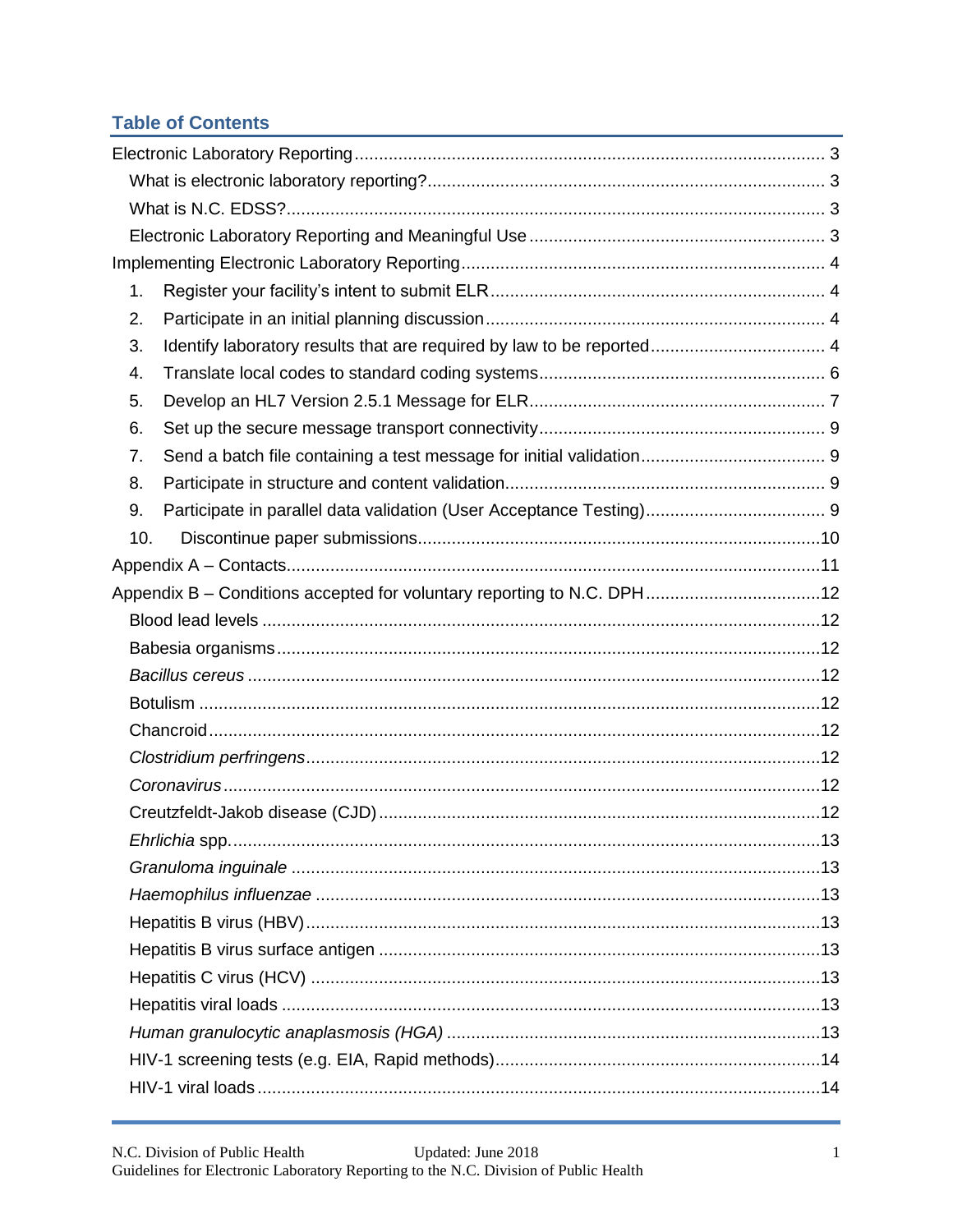| Appendix D – Snap Shot Processing ………………………………………………………………………………19                        |  |
|-------------------------------------------------------------------------------------------|--|
|                                                                                           |  |
|                                                                                           |  |
|                                                                                           |  |
|                                                                                           |  |
| Excerpts from "HL7 Version 2.5.1 Implementation Guide: Electronic Laboratory Reporting to |  |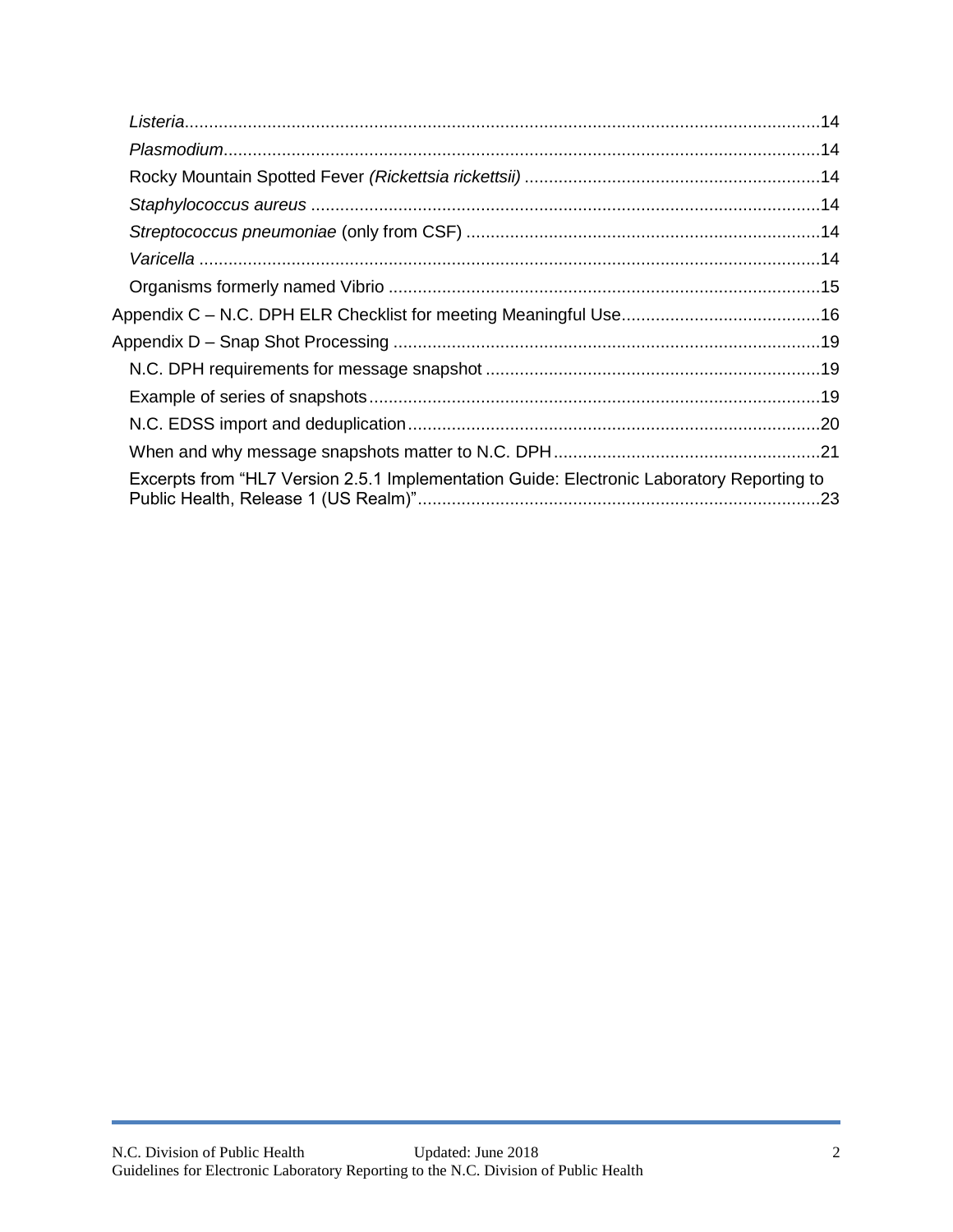# <span id="page-3-0"></span>**Electronic Laboratory Reporting**

## <span id="page-3-1"></span>What is electronic laboratory reporting?

Electronic Laboratory Reporting (ELR) is the electronic transmission from laboratories to public health of the laboratory reports which identify reportable conditions. ELR has many benefits, including improved timeliness, reduction of manual data entry errors, and reports that are more complete. Electronic laboratory data from the hospitals, commercial laboratories, and major health departments across North Carolina is critical to timely, accurate, and sensitive disease reporting and intervention for North Carolina residents.

## <span id="page-3-2"></span>What is N.C. EDSS?

The North Carolina Electronic Disease Surveillance System (N.C. EDSS) is a statewide disease surveillance, outbreak/case management, and early detection system. N.C. EDSS is used by public health professionals to receive, manage and analyze electronic data from public health entities, clinics, laboratories, hospitals and health care providers. N.C. EDSS services include support for required case or suspect case reporting of reportable diseases, electronic laboratory reporting, outbreak management, emergency situational awareness, and GIS mapping capabilities.

## <span id="page-3-3"></span>Electronic Laboratory Reporting and Meaningful Use

Currently, N.C. DPH is only accepting electronic laboratory reports from eligible hospitals. N.C. DPH is not requesting and will not receive electronic laboratory reports from eligible professionals.

If you would like to register your intent with N.C. DPH to initiate electronic laboratory reporting, please complete and submit your registration via the N.C. DPH Meaningful Use Site for Registration of Intent [\(http://ncdphmeaningfuluse.org\)](http://ncdphmeaningfuluse.org/).

For steps on the process of implementing an electronic laboratory reporting feed with N.C. DPH for meeting meaningful use, please see Appendix C – [N.C. DPH ELR Checklist](#page-16-0) for meeting [Meaningful Use.](#page-16-0) N.C. DPH will provide documentation at the completion of each step for your records.

If you have specific questions about Meaningful Use, please email them to [NCDPHMU@dhhs.nc.gov.](mailto:NCDPHMU@dhhs.nc.gov)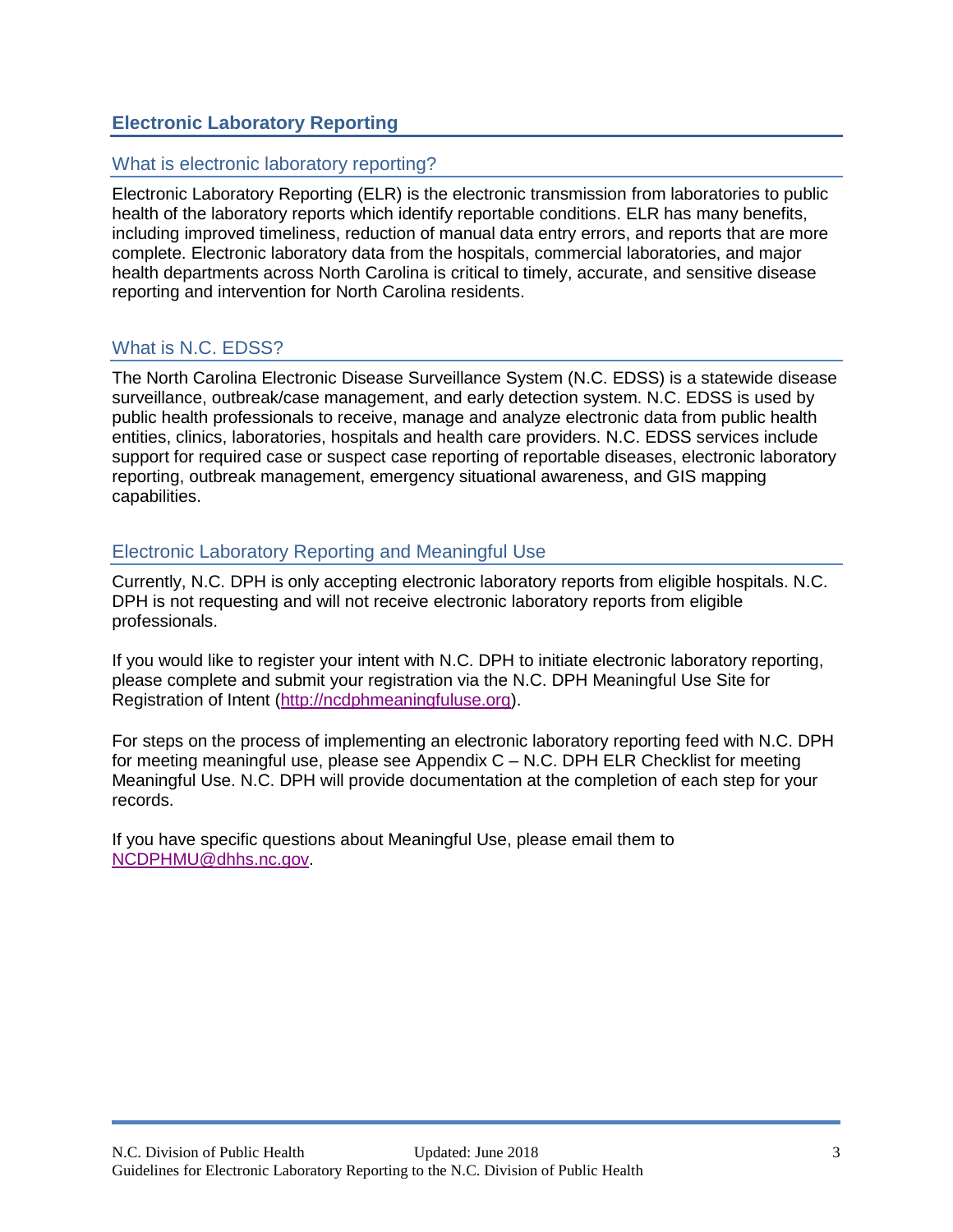# <span id="page-4-0"></span>**Implementing Electronic Laboratory Reporting**

The implementation of electronic laboratory reporting to the N.C. DPH requires the following steps:

- 1. Register your facility's intent to submit ELR to N.C. DPH.
- 2. Participate in an initial planning discussion with N.C. DPH.
- 3. From the Laboratory Information System, identify the laboratory results that are required by N.C. law to be reported to the N.C. DPH.
- 4. Translate local codes to standard coding systems.
- 5. Develop an HL7 Version 2.5.1 message for ELR to N.C. DPH.
- 6. Set up the secure message transport connectivity with N.C. DPH.
- 7. Send a batch file containing a test message for initial validation.
- 8. Participate in structure and content validation with N.C. DPH.
- 9. Participate in parallel data validation (User Acceptance Testing) with N.C. DPH.
- 10. Discontinue paper submission of reportable laboratory results to N.C. DPH.

# <span id="page-4-1"></span>1. Register your facility's intent to submit ELR

To register your intent with N.C. DPH to initiate electronic laboratory reporting, please submit your registration via the N.C. DPH Meaningful Use Site for Registration of Intent [\(http://ncdphmeaningfuluse.org\)](http://ncdphmeaningfuluse.org/).

## <span id="page-4-2"></span>2. Participate in an initial planning discussion

During the initial planning discussion, N.C. DPH will review this document as well as the HL7 2.5.1 Implementation Guide: Electronic Laboratory Reporting to Public Health (US Realm) that is required for meeting the Stage 2 Meaningful Use objective.

It is the preference of N.C. DPH that hospitals use an ELR interface module that obtains laboratory result data *directly from the hospital's Laboratory Information System (LIS)* rather than indirectly via the hospital's Electronic Medical Record System. This reduces the risk of loss of detail that may occur when data is transformed from one system to another.

Please include representatives from your facility's laboratory, IT group, and a representative from your LIS vendor in the initial planning discussion with N.C. DPH.

## <span id="page-4-3"></span>3. Identify laboratory results that are required by law to be reported

North Carolina General Statutes and Administrative Code require that positive laboratory tests shall be reported to the North Carolina Division of Public Health electronically, by mail, by secure telefax, or by telephone. Reporting health information to public health authorities is permitted under both N.C state law and HIPAA regulations (NSGS 130A-143 and 42 C.F.R. § 164.512(a)(1)).

The rules for which laboratory results are required by North Carolina law to be reported to the N.C. Division of Public Health can be found in the North Carolina General Statues (130A\_131.8 and 130A\_139) and Administrative code (10A NCAC 41a .0101, 10A NCAC 41a .0102 and 10A NCAC 41C .0701). A link to these regulations can be found on the N.C. DPH Communicable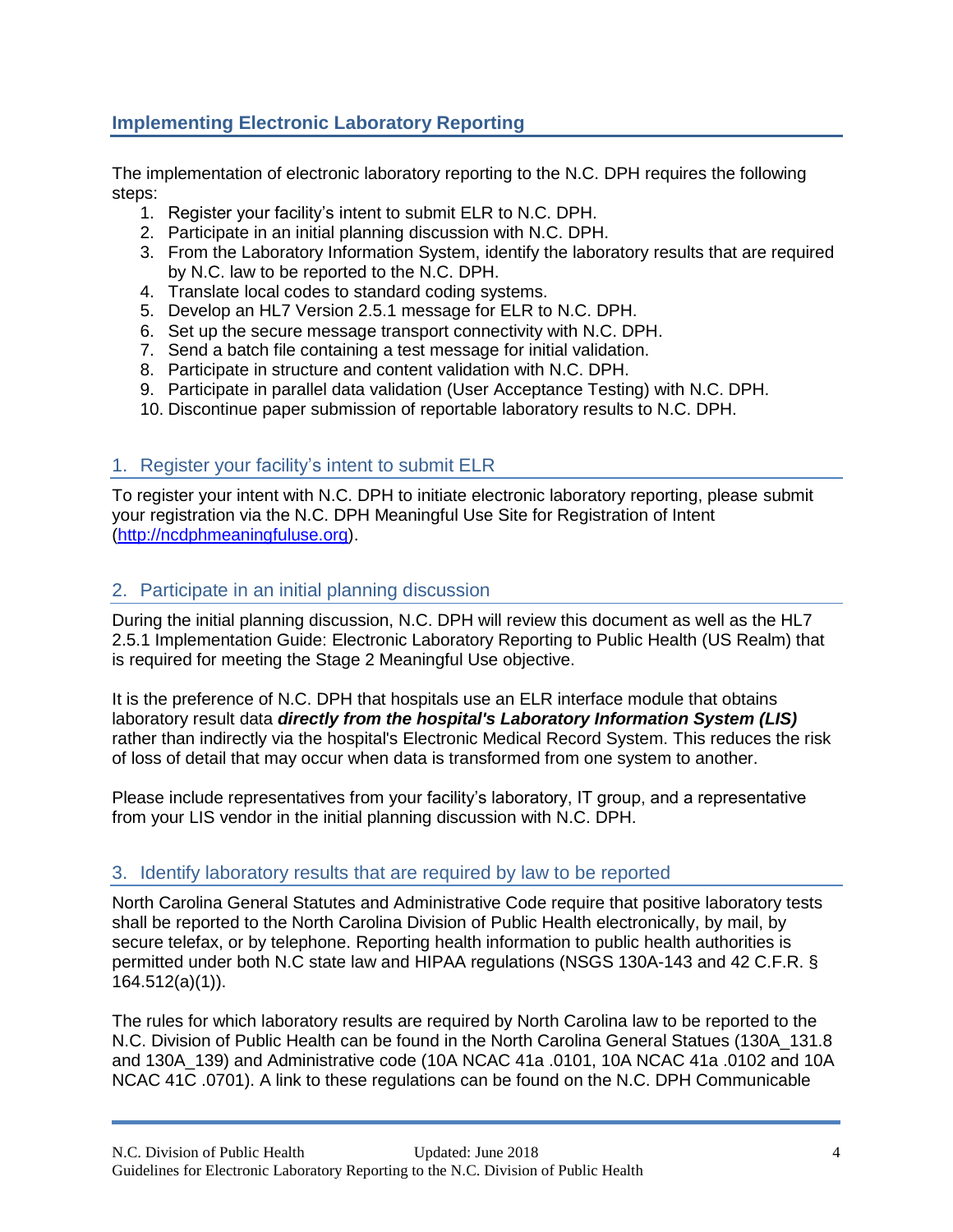Disease Laws and Rules website [\(http://epi.publichealth.nc.gov/cd/laws.html\)](http://epi.publichealth.nc.gov/cd/laws.html).

In addition to the laboratory results outlined in N.C. General Statues and Administrative Code, the N.C. Division of Public Health can also accept positive laboratory results (via ELR) for the conditions outlined in Appendix B – [Conditions accepted for voluntary reporting to N.C. DPH](#page-12-0) if the hospital laboratory is willing to report those results. The results outlined in [Appendix B –](#page-12-0) [Conditions accepted for voluntary reporting to N.C. DPH](#page-12-0) are not required to be reported to the N.C. Division of Public Health.

When a hospital laboratory in North Carolina performs a communicable disease or blood lead test and the test result is reportable under N.C. law, the laboratory is required to report that result to public health authorities in North Carolina, regardless of whether the patient is a resident of North Carolina or of another state. Therefore, the hospital laboratory should include the reportable results for out-of-state patients in their electronic laboratory reporting feed. For out-of-state patients, the N.C. Division of Public Health will forward laboratory findings that are pertinent to the other state's public health authority.

Please do not include the following results in ELR:

- Laboratory results of tests that were performed at reference laboratory facilities. However make sure that all patient demographics data are included in laboratory orders to the reference laboratory, so that the reference laboratory can include those in its ELR.
- Laboratory results for CAP or other proficiency testing
- Laboratory results for internal quality testing (e.g. tests used to test the system, not real patients)

In order to identify the laboratory results that are required by law to be reported from your facility, please complete the "Step 3a: Reportable Review" tab of the N.C. ELR Mapping tool (available for download through the N.C. Electronic Health Records Meaningful Use Requirements for ELR website.

[http://epi.publichealth.nc.gov/cd/meaningful\\_use/elr.html\)](http://epi.publichealth.nc.gov/cd/meaningful_use/elr.html).

- i) Complete the "Step 3a: Reportable Review" tab with the entire menu of services for your facility and indicate which tests are performed in-house versus sent out to a reference lab.
- ii) For each of the tests that are performed in-house, indicate if they are required to be reported under N.C. law.
- iii) Indicate which tests the facility is willing to voluntarily report to N.C. DPH. A list of the results that N.C. DPH can accept for voluntary reporting can be found in [Appendix B](#page-12-0)  – [Conditions accepted for voluntary reporting to N.C. DPH.](#page-12-0)
- iv) Once you have completed the "Step 3a: Reportable Review" tab, please submit it to N.C. DPH via the online N.C. ELR Mapping Tool Submission form [\(https://app.smartsheet.com/b/form?EQBCT=a5631600d8bd4027aef279b2a854fbde](https://app.smartsheet.com/b/form?EQBCT=a5631600d8bd4027aef279b2a854fbde) ).

## **Please use the following naming convention when submitting your N.C. ELR Mapping Tool document.**

<Hospital Name> NC ELR <submission#> <Step#> <initials of submitter or reviewer> <date(YYYY MMDD)>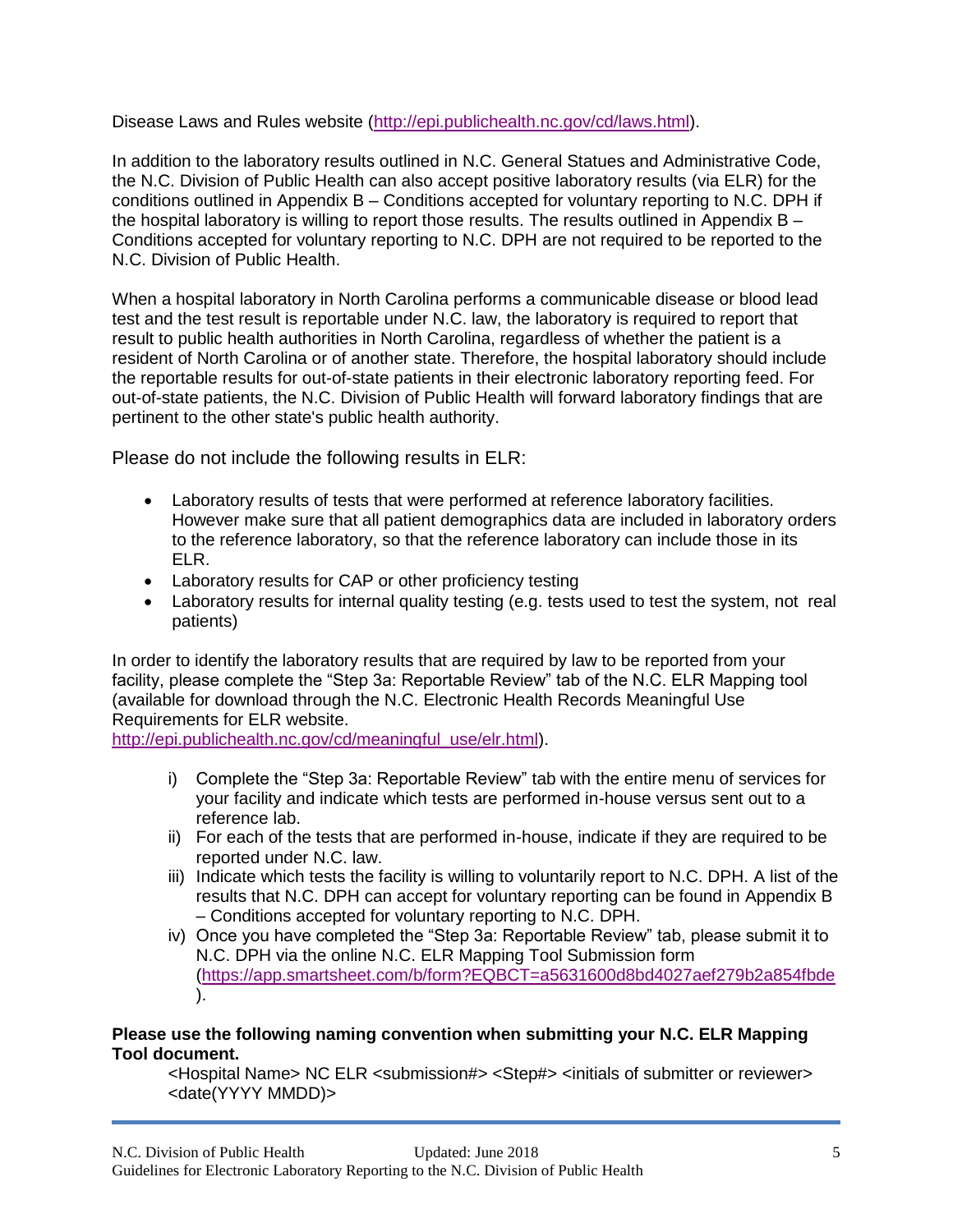N.C. DPH will review your N.C. ELR Mapping Tool document and give feedback.

If your annual volume of laboratory results that are required by law to be reported from your facility is low, e.g. < 150/year, N.C. DPH would be willing to consider granting your facility a deferral from implementing an electronic laboratory reporting interface at this time. If N.C. DPH is willing to consider granting your facility a deferral, your facility will be asked to complete the "Step 3b Volume Review" tab of the N.C. ELR Mapping Tool and submit it via the online N.C. ELR Mapping Tool Submission form

[\(https://app.smartsheet.com/b/form?EQBCT=a5631600d8bd4027aef279b2a854fbde\)](https://app.smartsheet.com/b/form?EQBCT=a5631600d8bd4027aef279b2a854fbde).

**Please note: If N.C. DPH grants your facility a deferral from implementing ELR at this time, reportable communicable diseases and conditions should continue to be reported to the N.C. DPH via the other mechanisms outlined in 10A NCAC 41A .0102. section (d).**

## <span id="page-6-0"></span>4. Translate local codes to standard coding systems

Translation of code values used locally within the Laboratory Information System to standard coding vocabularies is required for electronic reporting to N.C. EDSS.

- A) Laboratory tests or observations should be coded using the Logical Observation Identifier Names and Codes (LOINC®) based on the testing procedure, methodology, and analysis conditions. Further information about this coding system, including a searchable tool, is available on the Regenstrief Institute of Health Care website [\(loinc.org\)](http://loinc.org/).
- B) Laboratory test results, other than quantitative results, should be coded using Systemized Nomenclature of MEDicine - Clinical Terms (SNOMED-CT®) including organism names and qualitative results such as positive, negative, and undetermined.
- C) Specimen types should be coded using Systemized Nomenclature of MEDicine -Clinical Terms (SNOMED-CT®) codes from the SNOMED-CT specimen hierarchy code set.

In order to make sure that N.C. DPH is capable of accepting the LOINC and SNOMED codes sent by your facility, please complete the "Step 4a: LOINC Mapping," "Step 4b: Result Mapping," and "Step 4c: Specimen Type Mapping" tabs of the N.C. ELR Mapping Tool (available for download through the N.C. Electronic Health Records Meaningful Use Requirements for ELR website.

[http://epi.publichealth.nc.gov/cd/meaningful\\_use/elr.html\)](http://epi.publichealth.nc.gov/cd/meaningful_use/elr.html). The LOINC and SNOMED codes only need to be provided for laboratory tests, results, and specimen types that have been identified as reportable to N.C. DPH.

Once you have completed the three tabs mentioned above, please submit the N.C. ELR Mapping Tool document to N.C. DPH via the online N.C. ELR Mapping Tool Submission form [\(https://app.smartsheet.com/b/form?EQBCT=a5631600d8bd4027aef279b2a854fbde\)](https://app.smartsheet.com/b/form?EQBCT=a5631600d8bd4027aef279b2a854fbde).

#### **Please use the following naming convention when submitting your N.C. ELR Mapping Tool document.**

<Hospital Name> NC ELR <submission#> <Step#> <initials of submitter or reviewer> <date(YYYY MMDD)>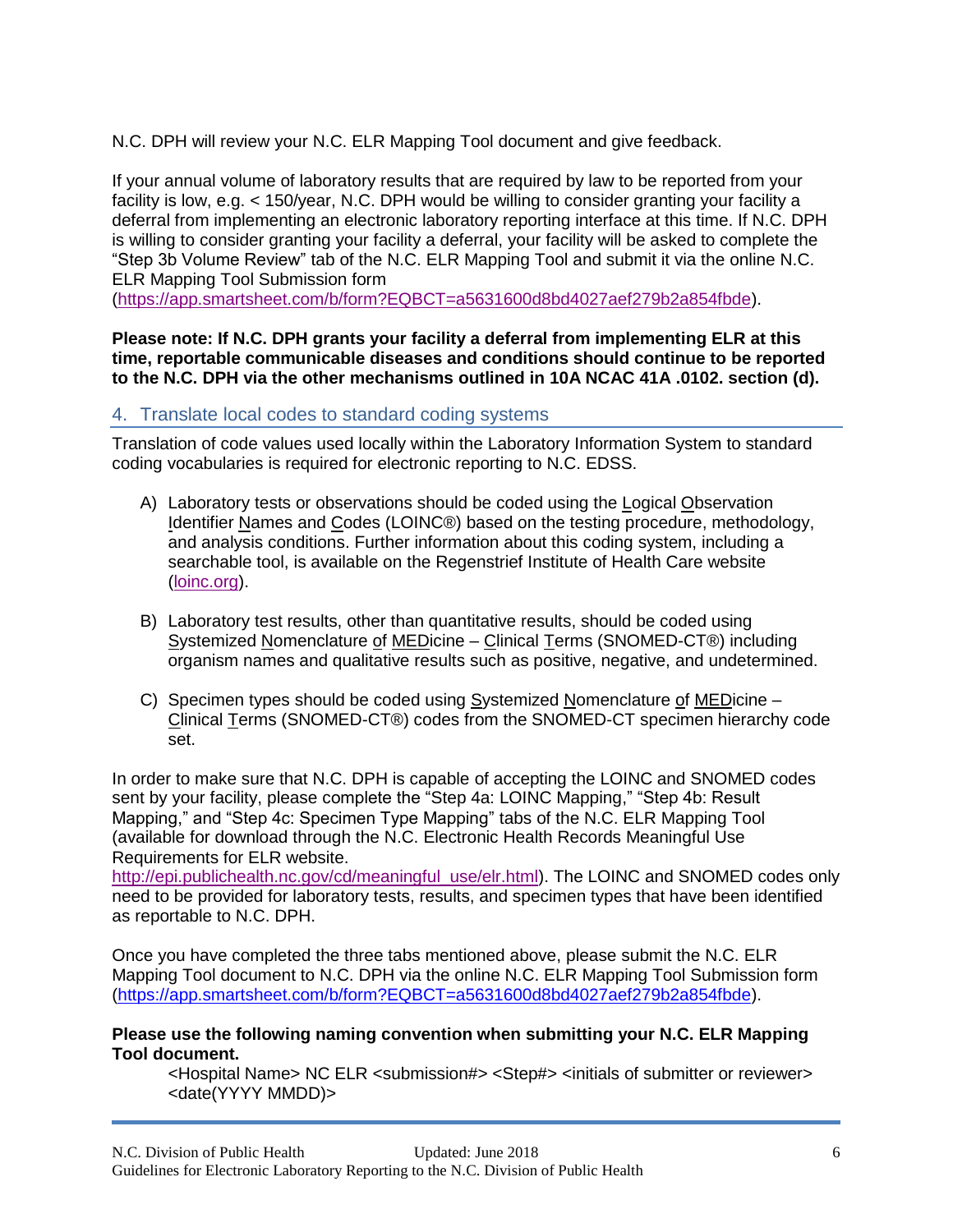N.C. DPH will review your N.C. ELR Mapping Tool document and give feedback.

# <span id="page-7-0"></span>5. Develop an HL7 Version 2.5.1 Message for ELR

N.C. DPH currently accepts the messages formatted according to the following implementation guides:

- **HL7 Version 2.5.1 Implementation Guide: Electronic Laboratory Reporting to Public Health, Release 1 (US Realm) with Errata** - The implementation is the newest and preferred guide for electronic reporting to N.C. DPH. Adherence to this guide is required to meet Meaningful Use regulations. This implementation guide is free to download from the HL7 website [\(www.HL7.org\)](http://www.hl7.org/).
- **Implementation Guide for Transmission of Laboratory-Based Reporting of Public Health Information using Version 2.3.1 of the Health Level Seven (HL7) Standard Protocol Implementation Guide Update, March 2005** - HL7 transactions that conform to this older guide could be accepted. However, use of this guide would not qualify for Meaningful Use incentive funding. This implementation guide is free to download from the CDC website [\(https://www.cdc.gov/elr/resources/2-3-1-hlr-standard.pdf\)](https://www.cdc.gov/elr/resources/2-3-1-hlr-standard.pdf)

The HL7 implementation guides named are applicable to communicable disease and blood lead test results. There currently is no comprehensive HL7 implementation guide for the use case of environmental lead test results. If your laboratory performs environmental lead tests, contact the ELR Project Manager to discuss how to report your results (see [Appendix A –](#page-11-0) Contacts for contact information for the N.C. ELR Implementation Team).

**N.C. DPH does not have any requirements that conflict with the HL7 implementation guides.**

**To transmit electronic laboratory results to N.C. DPH, combine the HL7 transactions for the day into a single batch within a single file per laboratory per HL7 standards for files and batches.**

N.C. DPH can only receive one ELR batch file per day (overnight) from each laboratory. If different test results on the same specimen are released by the laboratory at different times of the day between the daily file transmissions, do not send a separate message each time. **It is a N.C. DPH requirement that a single message per specimen be sent per day, containing a message snapshot that portrays all the reportable test results as they were the last time a laboratory report was released for that specimen.**

Further explanation of the "Snap Shot Processing" functionality discussed in the HL7 specifications can be found in Appendix D – [Snap Shot Processing.](#page-19-0)

Configure your HL7 messages to use the following field values in the HL7 header segments (FHS, BHS, MSH segments):

Receiving Application: "NCDPH NCEDSS^2.16.840.1.113883.3.591.3.1^ISO" Receiving Facility: "NCDPH EDS^2.16.840.1.113883.3.591.1.1^ISO"

When messages are sent in an HL7 batch file, the MSH-21 (Message Profile Identifier) field must contain one of: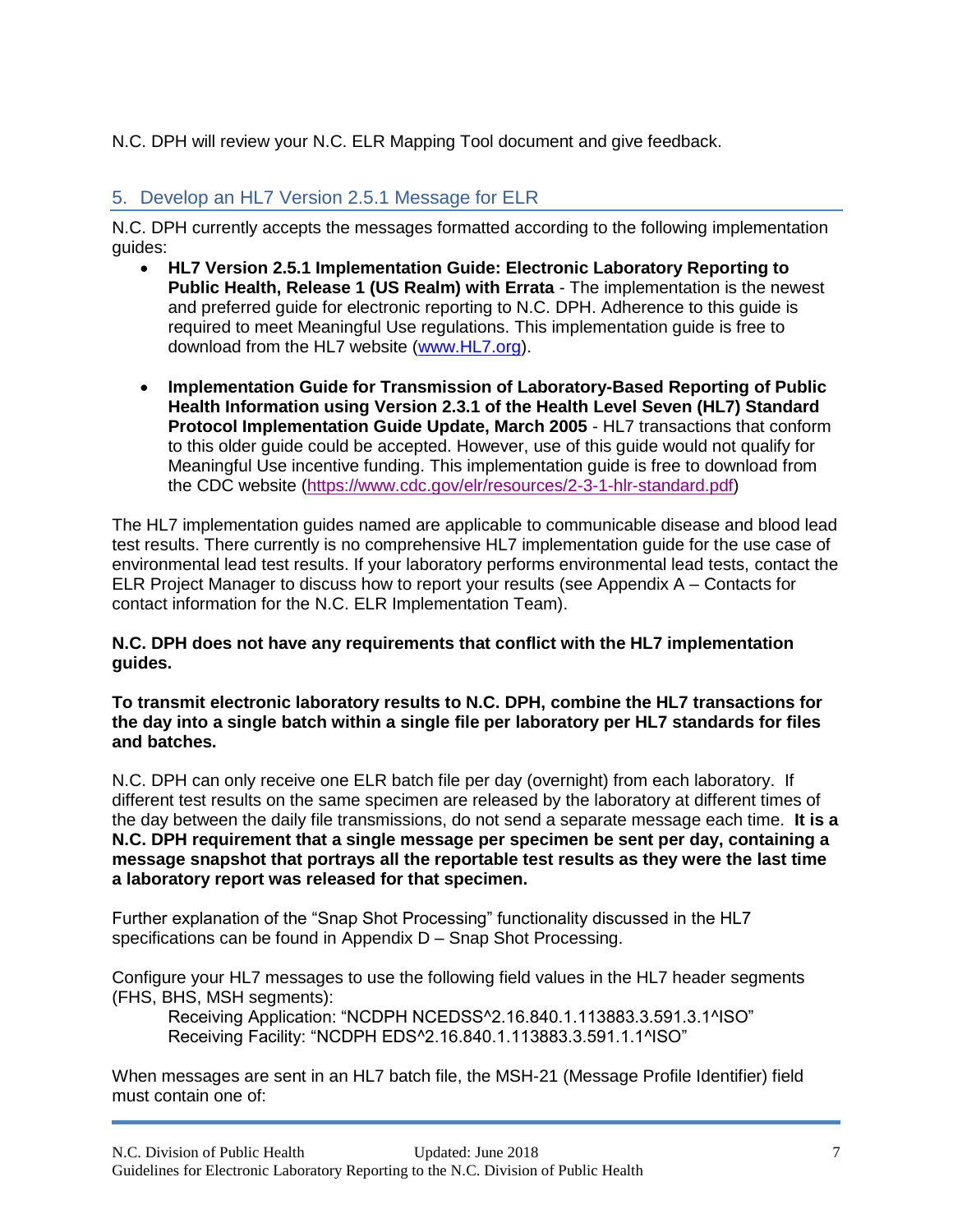For ELR Receiver profile, use: PHLabReport-Batch^^2.16.840.1.113883.9.11^ISO For Lab Sender profile, use: PHLabReport-Batch^^2.16.840.1.113883.9.10^ISO

Also N.C. DPH requires that FHS/FileNameID and BHS/BatchNameIDType be populated. N.C. DPH reconciliation processes require that the two fields above contain the effective date of the file in yyyymmdd format somewhere within the field but always at the same fixed location within the field.

eg. if the fixed location is at beginning of the field a value could look like "201407219160105".

#### **Every health care system that has multiple laboratories would be required to elect one of the following two choices.**

#### **Choice 1**

Send a separate file per day per laboratory per health care system.

The SendingFacility in the FHS, BHS and in all of the MHS segments must contain exactly the same value, which must be either the CLIA # or OID of the laboratory that that file is for.

For a health care electing Choice 1, a PID-3 repetition for type 'PI' as described under Choice 2 would be allowed but not required.

#### **Choice 2**

Send one file per day per health care system, even when there are multiple laboratories within that health care system.

The SendingFacility in the FHS, BHS and in all of the MSH segments must all contain exactly the same value, which must be the CLIA # or OID of the laboratory of the primary hospital within that health care system.

Every message must contain a PID-3 repetition with PID-3.5 (ID Type Code) = 'PI' ('PI' means patient internal identifier), PID-3.6.3 (Assigning Facility, Universal ID Type) = 'ISO' and PID-3.6.2 (Assigning Facility, Universal ID) containing an OID that identifies the laboratory of the hospital where the patient is registered. (Note that an OID is required for conformance to the v2.5.1 HL7 Implementation Guide).

To ensure that your HL7 message is conformant with the applicable HL7 Implementation Guide, you will need to conduct self-service testing of your ELR message using one of the following tools:

- The National Institute of Science and Technology (NIST) tool [\(https://hl7v2-elr-testing.nist.gov/mu-elr/ \)](https://hl7v2-elr-testing.nist.gov/mu-elr/)
- The Message Quality Framework (MQF) tool [\(https://phinmqf.cdc.gov/\)](https://phinmqf.cdc.gov/)

Your facility and/or your software vendor should try to resolve the error messages, if any, that these tools report. If some of those errors are particularly difficult to resolve you may consult the ELR Project Manager as to whether those particular errors would prevent acceptance by N.C.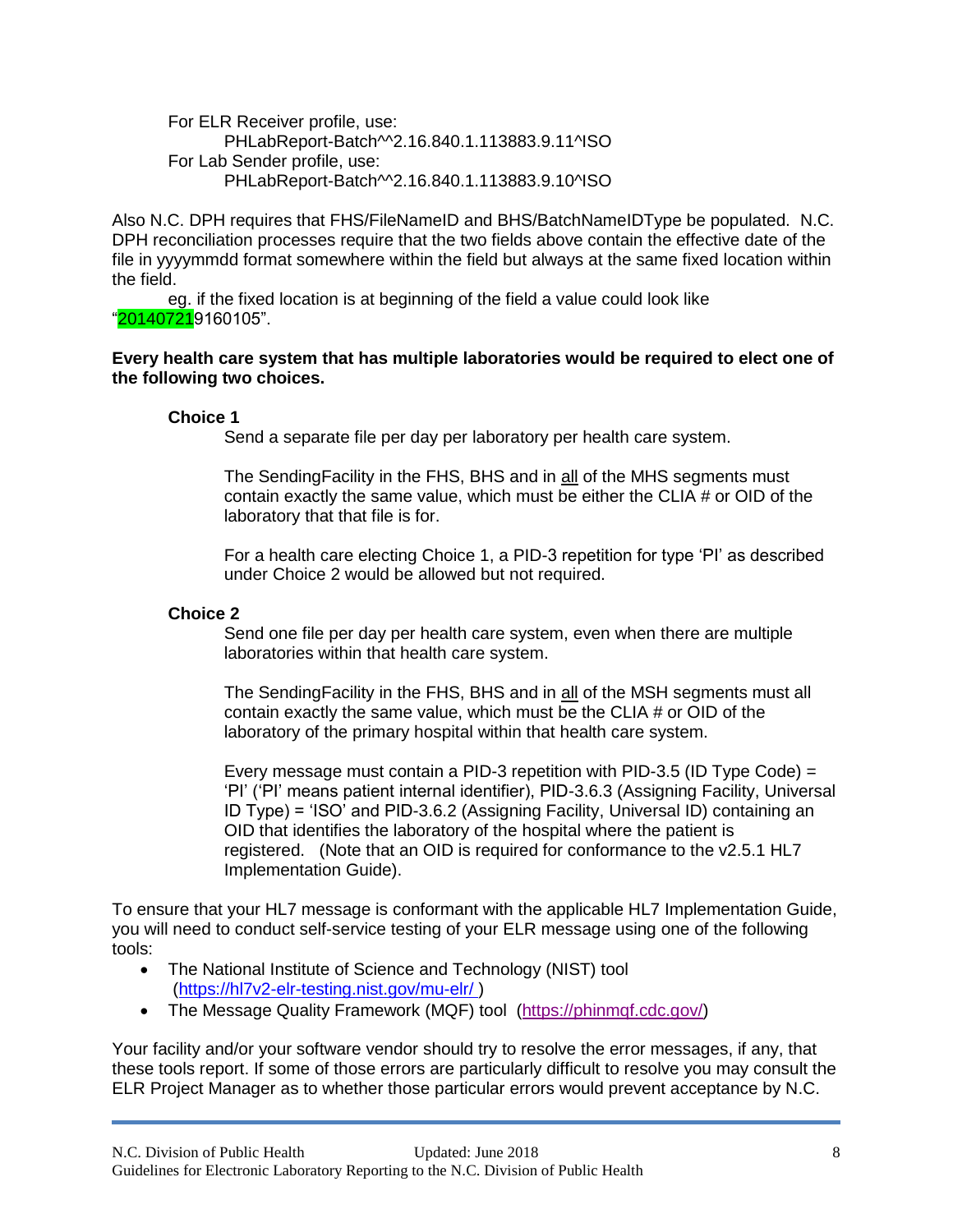EDSS (see [Appendix A –](#page-11-0) Contacts for contact information for the N.C. ELR Implementation Team).

Once your facility has successfully completed self-service testing of your ELR message, provide your successful validation results to N.C. DPH. N.C. DPH will provide feedback with regard to conformance and content issues that the self-service testing tools are not capable of detecting.

## <span id="page-9-0"></span>6. Set up the secure message transport connectivity

N.C. DPH currently supports the Public Health Information Networking Messaging System (PHINMS) as the only transport mechanism to send electronic laboratory results directly to N.C. DPH.

PHINMS is provided free of charge by the CDC and provides strong authentication of the sender and the receiver, as well as very secure and reliable transport. For more information on PHINMS, please visit the CDC's website [\(http://www.cdc.gov/phin/tools/PHINms/index.html\)](http://www.cdc.gov/phin/tools/PHINms/index.html).

For information on how to install PHINMS please refer to the Installation and Configuration of PHINMS for Message Submission to the North Carolina Surveillance Systems document.

In addition to receiving results via PHINMS, N.C. DPH can accept ELR messages sent through the North Carolina Health Information Exchange (NC HIE). For more information regarding sending ELR via the NC HIE please contact the ELR Project Manager (see [Appendix A –](#page-11-0) [Contacts](#page-11-0) for contact information for the NC ELR Implementation Team).

## <span id="page-9-1"></span>7. Send a batch file containing a test message for initial validation

Transmit the file overnight to N.C. DPH.

N.C. DPH considers a successful test message to include a reportable result conformant to NC Regulations and to the HL7 2.5.1 Implementation Guide: Electronic Laboratory Reporting to Public Health (US Realm).

If the message does not pass initial validation, please continue message development and internal validation.

## <span id="page-9-2"></span>8. Participate in structure and content validation

When N.C. DPH gives you permission to commence, transmit daily batch files from your Production environment to the N.C. DPH Test environment. N.C. DPH will review and validate the messages to ensure that data received from your facility is conformant to N.C. DPH requirements with regard to format and content, that the data can be processed successfully into N.C. EDSS and that the data meets other data quality requirements.

## <span id="page-9-3"></span>9. Participate in parallel data validation (User Acceptance Testing)

During parallel validation, your facility shall send N.C. DPH copies of the reports it issued to the ordering clinicians for all test results reportable to public health regardless of whether corresponding ELR was sent. This reporting is in addition to the regular mechanism through which your facility reports to their Local Health Department.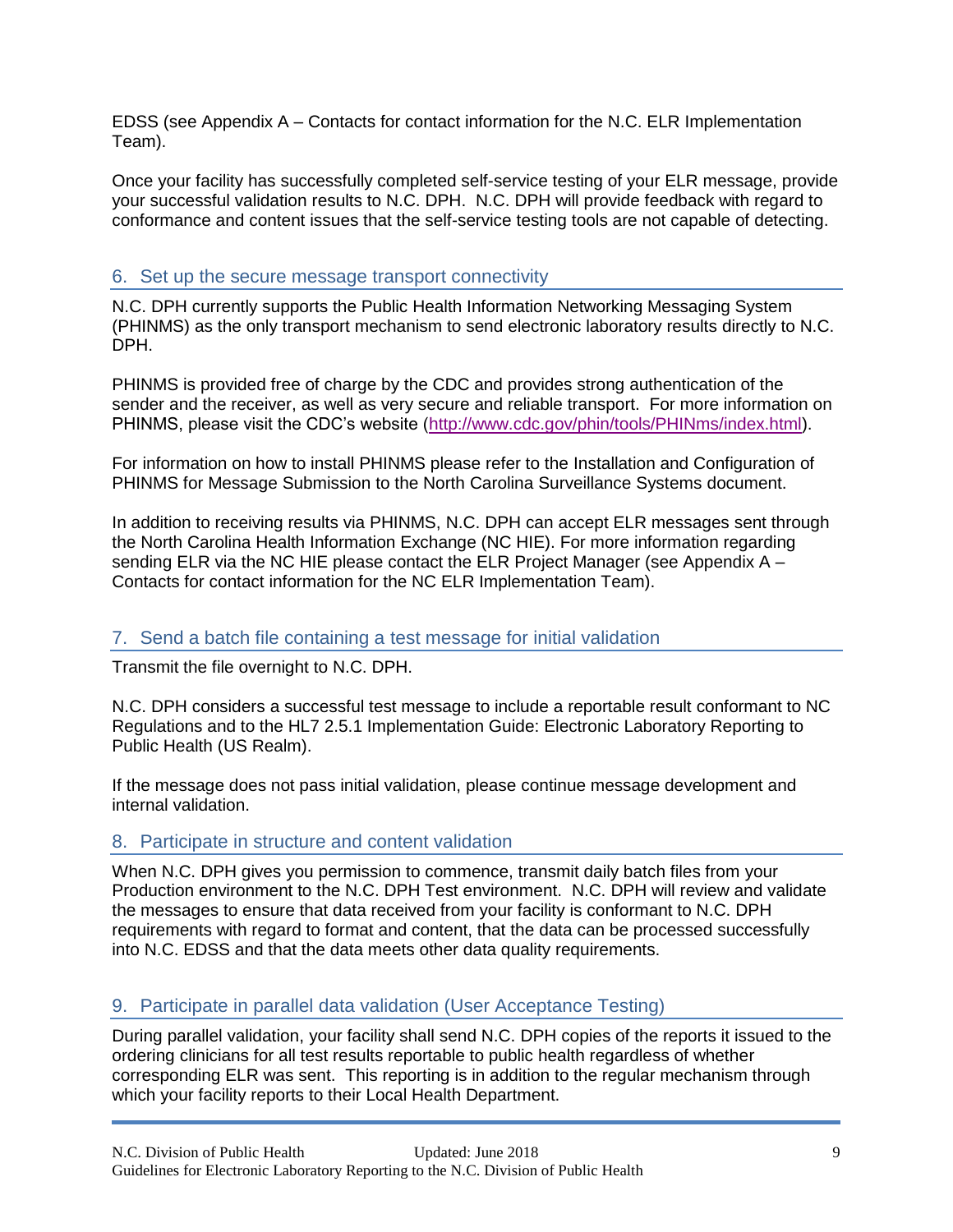The Subject Matter Experts (SMEs) at N.C. DPH will review the data imported into N.C. EDSS/ N.C. LEAD to assure that all reportable results that should have been imported into N.C. EDSS/ N.C. LEAD were in fact imported correctly and that the imported data is consistent with the original reports.

Any issues that are identified will be reported to the ELR Project Manager for discussion with Management regarding an appropriate solution. If changes/fixes to your facility's ELR interface are warranted, the identified issues will be communicated to your facility and/or vendor and are tracked to resolution.

Once the SME from each disease group feels that enough paper laboratory reports have been reviewed and all major issues have been identified and corrected, the SME will "Sign off" on the ELR feed for their disease group. This process will continue until the SMEs of all applicable disease groups have signed off their acceptance.

## <span id="page-10-0"></span>10.Discontinue paper submissions

At the time that N.C. DPH transitions your ELR interface from the test environment to our production electronic surveillance system, your facility will receive a notification stating that that on-going submissions of electronic laboratory reporting of reportable results are being received by N.C. DPH from your facility.

N.C. DPH will continue to perform quality control checks on the ELR messages received from your facility. Your facility is required to continue reporting to the local health departments (according to the regular reporting procedures) until notified by N.C. DPH that the ELR interface meets the requirement for reporting. At that time, N.C. DPH will coordinate with your facility to determine a date to discontinue paper or faxed reporting of laboratory results. On that date, your facility will receive a notification from the North Carolina State Epidemiologist stating that your laboratory can discontinue paper or faxed reporting of reportable laboratory results and solely submit ELR.

When your facility adds new in-house tests or new results which are reportable to public health following the implementation of your ELR interface, your facility must contact the ELR Project Manager to test and validate the sending of any new results via ELR (see Appendix  $A -$ [Contacts](#page-11-0) for contact information for the NC ELR Implementation Team).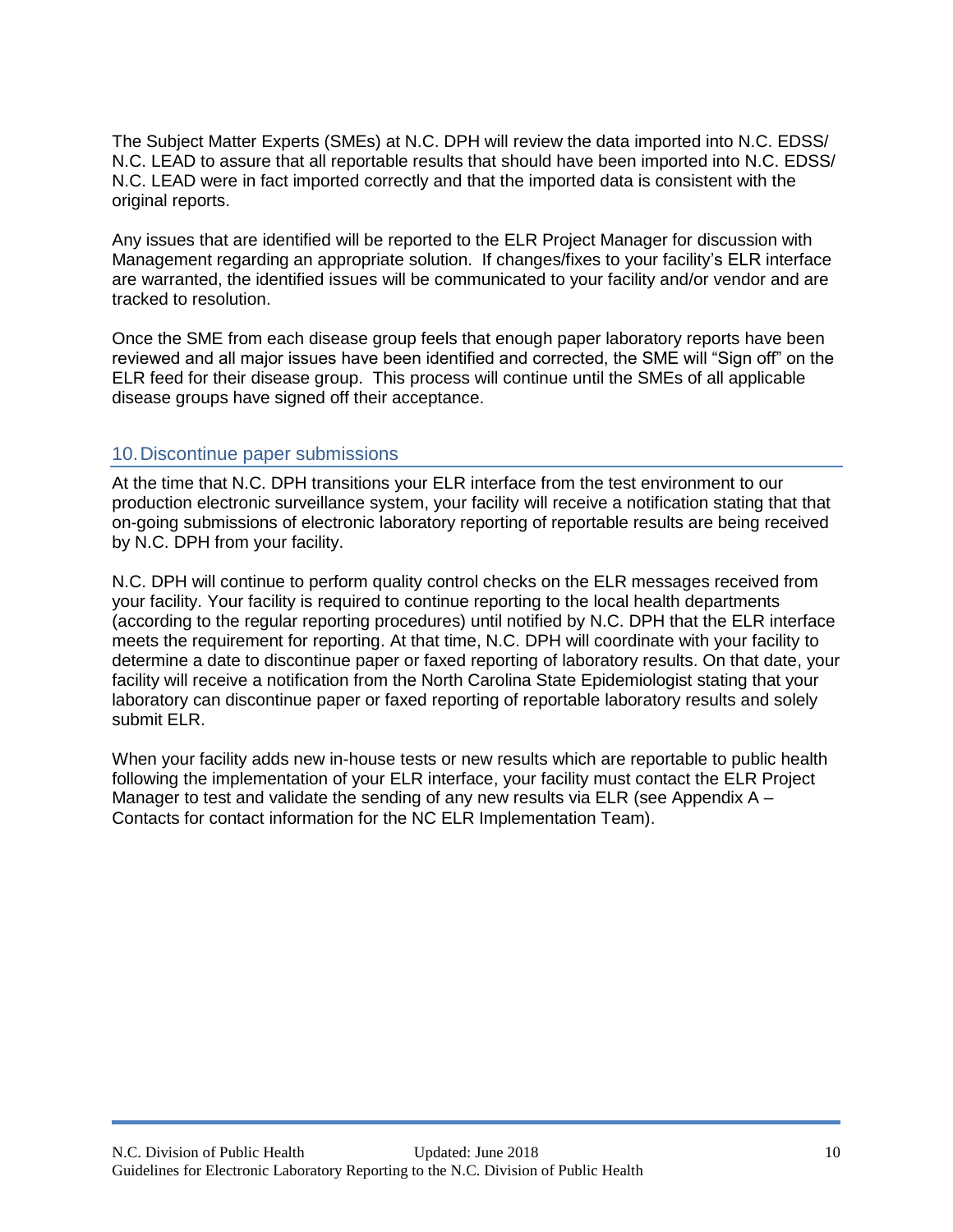# <span id="page-11-0"></span>**Appendix A – Contacts**

Lina Saintus ELR Project Manager Meaningful Use Program Consultant N.C. DHHS, Division of Public Health [Lina.Saintus@dhhs.nc.gov](mailto:Lina.Saintus@dhhs.nc.gov) (919) 546-1635

Walter Kemper ELR Coordinator for the N.C. EDSS Project N.C. DHHS, Division of Public Health [Walter.Kemper@dhhs.nc.gov](mailto:Walter.Kemper@dhhs.nc.gov) (919) 426-3468

Renny Johnson Business and Technology Application Specialist N.C. DHHS, Division of Public Health [Renny.Johnson@dhhs.nc.gov](mailto:Renny.Johnson@dhhs.nc.gov) (919) 707-5164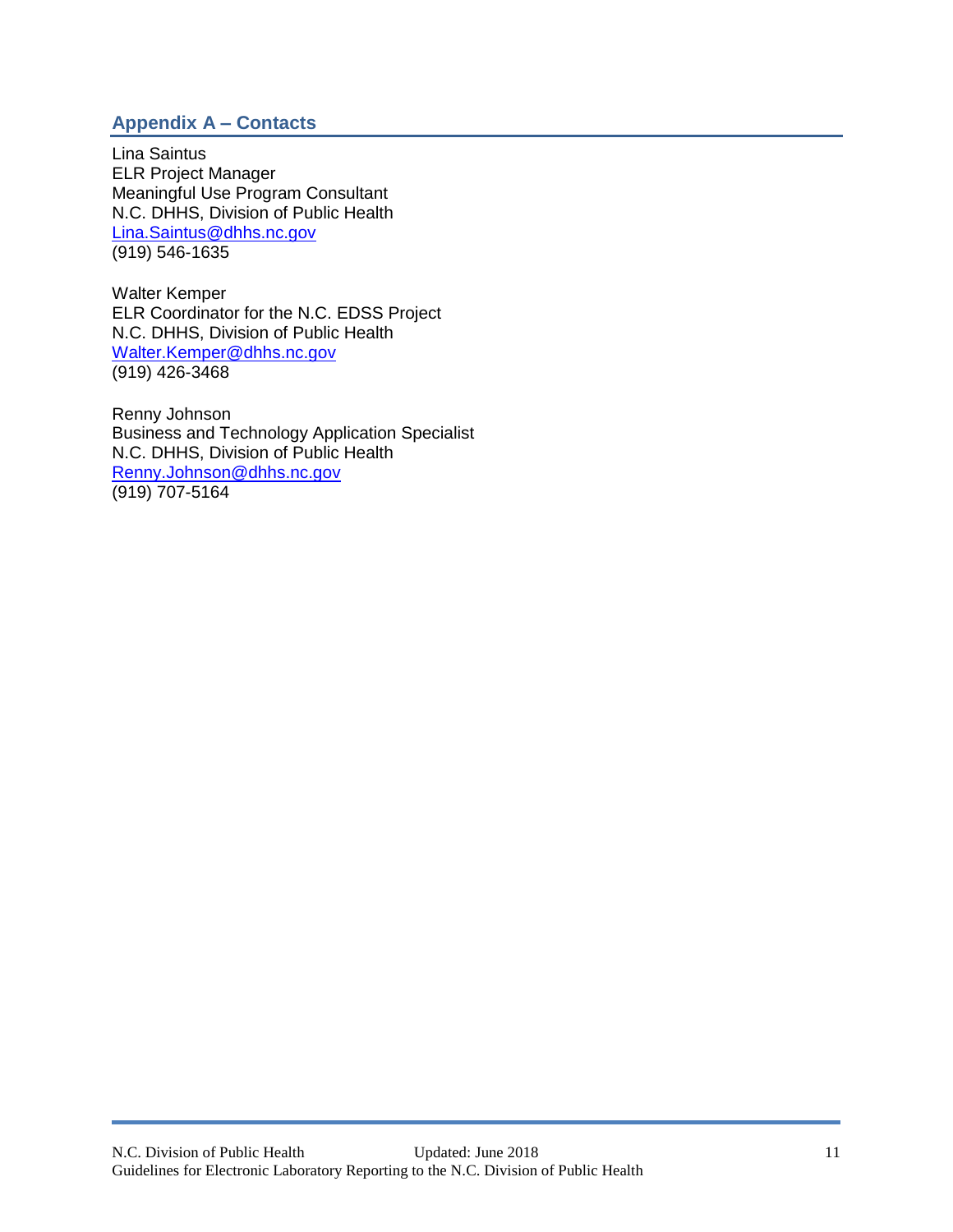# <span id="page-12-0"></span>**Appendix B – Conditions accepted for voluntary reporting to N.C. DPH**

North Carolina law and administrative rules stipulate certain laboratory test results that are required to be reported to public health.

There are additional laboratory results that would be beneficial for public health purposes to have reported via ELR, on a voluntary basis.

- Some of these are in anticipation of proposed changes to the administrative rules. For laboratories just implementing ELR to public health it may be less work to report these to begin with, rather than have to make revisions to software and/or system configurations if/when the administrative rule changes come into force making the reporting mandatory.
- Some of these would reduce the complexity of software rules that the laboratory would have to implement in order to filter which laboratory results to send in the ELR.
- Some of these would have little impact on the laboratory's implementation efforts but would nevertheless be beneficial to public health.

## <span id="page-12-1"></span>Blood lead levels

Please send *all* blood lead level results regardless of age and regardless of the level, rather than only the results required by law. That would be simpler for you to implement, and those additional results would be useful for surveillance purposes.

#### <span id="page-12-2"></span>Babesia organisms

<span id="page-12-3"></span>Please report any identification, detection or demonstration of any species of Babesia.

#### *Bacillus cereus*

Please report any identification, detection or demonstration of *Bacillus cereus*

#### <span id="page-12-4"></span>**Botulism**

In addition to *Clostridium botulinum* as required by law, please report these species that also cause botulism:

- *Clostridium argentinense* (formerly *C. botulinum* type G)
- *Clostridium baratii*
- *Clostridium butyricum*

#### <span id="page-12-5"></span>**Chancroid**

<span id="page-12-6"></span>Please report *Haemophilus ducreyi.*

#### *Clostridium perfringens*

<span id="page-12-7"></span>Please report *Clostridium perfringens.*

#### *Coronavirus*

<span id="page-12-8"></span>Please report *Coronavirus* (cause of severe acute respiratory syndrome (SARS)).

#### Creutzfeldt-Jakob disease (CJD)

#### Please report: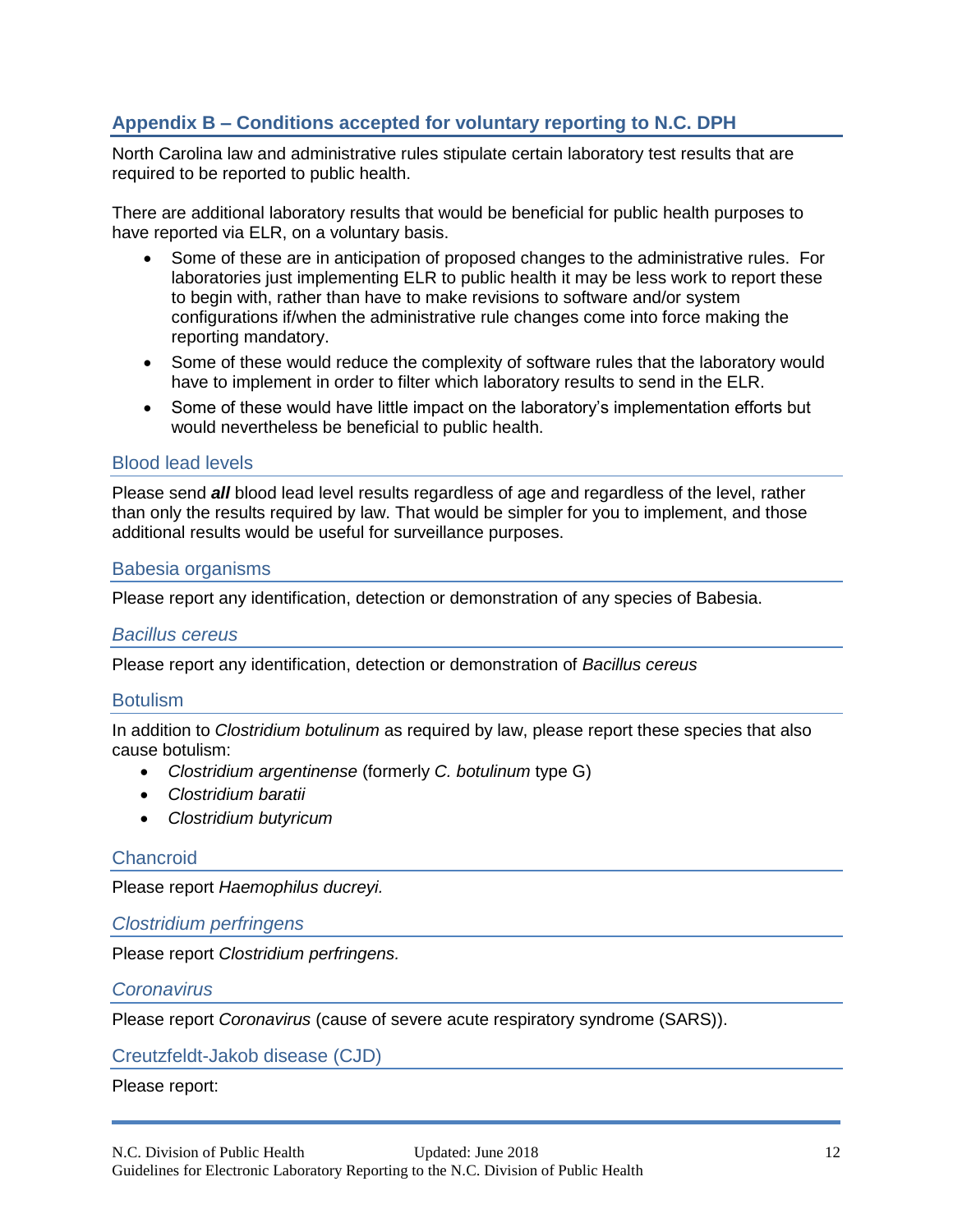- presence of the 14-3-3 protein
- presence of Abnormal Prion Protein
- presence of scrapie prion protein ( $PrP^{Sc}$ )
- PRNP gene mutations found

## <span id="page-13-0"></span>*Ehrlichia* spp.

Please also report any non-paired sera IgG IFA results expressed as titer ratios that are interpretable as positive.

## <span id="page-13-1"></span>*Granuloma inguinale*

<span id="page-13-2"></span>Please report *Klebsiella granulomatis* (formerly called or *Calymmatobacterium granulomatis*).

## *Haemophilus influenzae*

Please report *Haemophilus influenzae* and all serotypes of *Haemophilus influenzae*, not just serotype b.

## <span id="page-13-3"></span>Hepatitis B virus (HBV)

In addition to the HBV tests required by law, please also report:

- HBV Core total antibody
- HBV HbsAb (antibody to vaccine)

Please do not report:

• HBV eAb (little e antibody)

However note that the following test is reportable by law:

• HBV eAg (little e antigen)

## <span id="page-13-4"></span>Hepatitis B virus surface antigen

HBsAg confirmatory results are required by law to be reported. Whether your facility should report HBsAg screening test positive results depends on what practices your laboratory follows for confirming those results. Please contact the ELR Project Manager to discuss how to report your results (see [Appendix A –](#page-11-0) Contacts for contact information for the NC ELR Implementation Team).

## <span id="page-13-5"></span>Hepatitis C virus (HCV)

Please report Hepatitis C positive results, regardless of whether the patient has acute hepatitis C or chronic hepatitis C.

#### <span id="page-13-6"></span>Hepatitis viral loads

Please report all hepatitis viral load results, even "Not detected."

## <span id="page-13-7"></span>*Human granulocytic anaplasmosis (HGA)*

It was previously known as human granulocytic ehrlichiosis (HGE). It is caused by organism *Anaplasma phagocytophila* (formerly called *Ehrlichia phagocytophila*). *Anaplasma phagocytophila* is reportable, per Administrative Rule criteria similar to *Ehrlichia* spp. Please also report any non-paired sera IgG IFA results expressed as titer ratios that are interpretable as positive.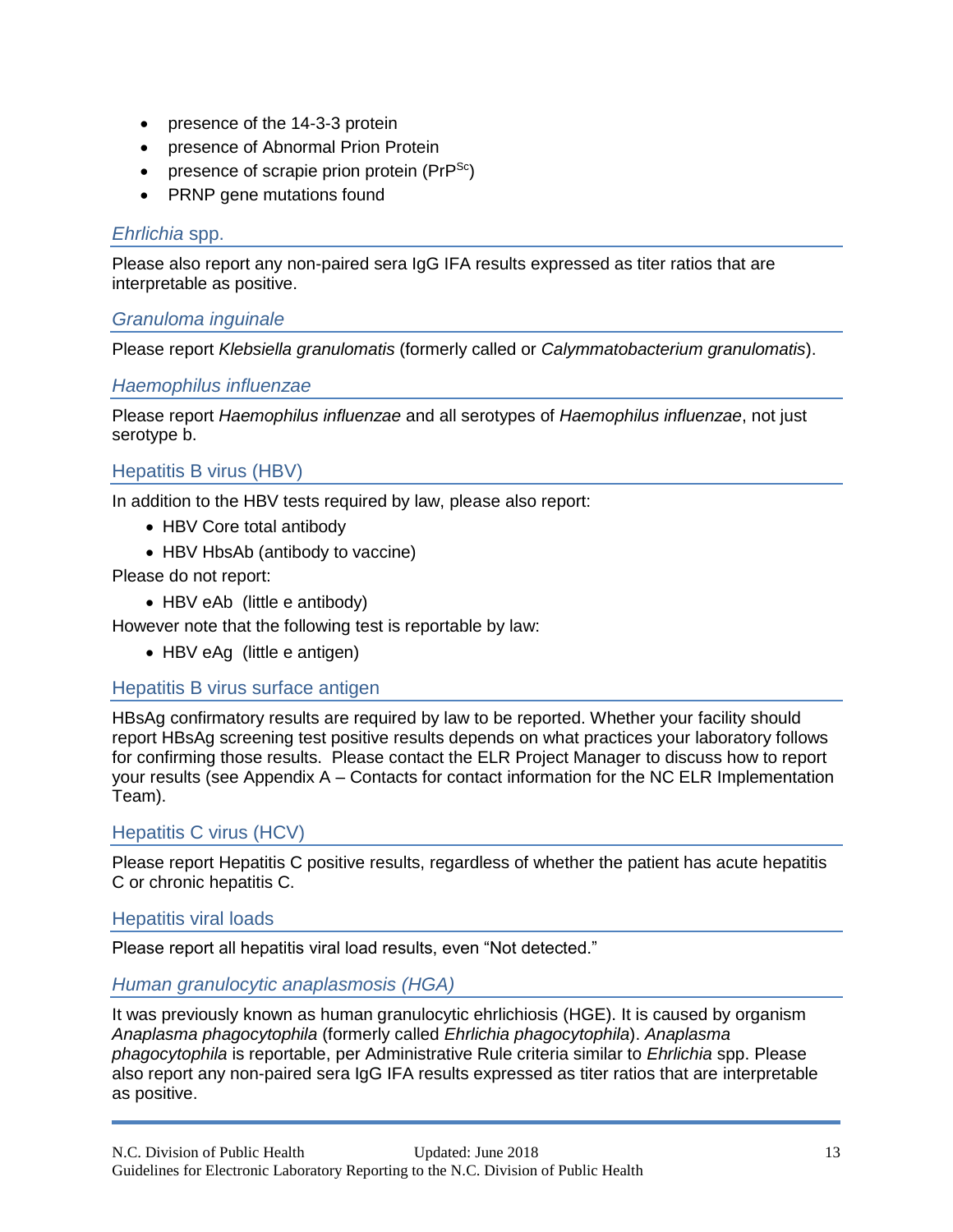# <span id="page-14-0"></span>HIV-1 screening tests (e.g. EIA, Rapid methods)

When a screening test positive result is confirmed by a confirmatory test (e.g. a Western blot), please report the screening test positive result. It may be easier for you to just report all of the screening test positive results, regardless of the outcome of the confirmatory test. Also, if you do the screening test in-house and send the confirmatory test out to a reference laboratory, it may be easier for you to just report all of the screening test positive results.

## <span id="page-14-1"></span>HIV-1 viral loads

All HIV viral loads are required by law to be reported. When reporting results below the low quantitation limit please include these distinctions:

- Detected, < lower quantitation limit (e.g. Less than 48 copies/mL, HIV-1 RNA detected)
- Not Detected, < lower quantitation limit (e.g. Less than 48 copies/mL, HIV-1 RNA not *detected)*

## <span id="page-14-2"></span>*Listeria*

Please report any *Listeria* species, not just *Listeria monocytogenes*.

## <span id="page-14-3"></span>*Plasmodium*

Report all positive results for any species of *Plasmodium*.

## <span id="page-14-4"></span>Rocky Mountain Spotted Fever *(Rickettsia rickettsii)*

Please also report any non-paired sera IgG IFA results expressed as titer ratios that are interpretable as positive.

## <span id="page-14-5"></span>*Staphylococcus aureus*

*Staphylococcus aureus* with reduced susceptibility to vancomycin is required by law to be reported. When the vancomycin susceptibility to *Staphylococcus aureus* is "Resistant" or "Intermediately Resistant" **you must report both the culture result and the vancomycin susceptibility test result**.

If it is problematic for you to filter the reporting that narrowly, it is acceptable to report based on any of the following increasingly broader criteria:

- Report all vancomycin susceptibility test results (regardless of whether resistant) for *Staphylococcus aureus* susceptibility to vancomycin (along with the culture result).
- Report all susceptibility test results for *Staphylococcus aureus* susceptibility to any drug (along with the culture result).
- Report all *Staphylococcus aureus* culture results, regardless of whether susceptibility tests were performed, including any susceptibility test results.

## <span id="page-14-6"></span>*Streptococcus pneumoniae* (only from CSF)

Please report *Streptococcus pneumoniae*, but only when the specimen is CSF.

## <span id="page-14-7"></span>*Varicella*

- Isolation of varicella-zoster virus (VZV) from a clinical specimen;
- Detection of VZV DNA by direct fluorescent antibody (DFA) or by polymerase chain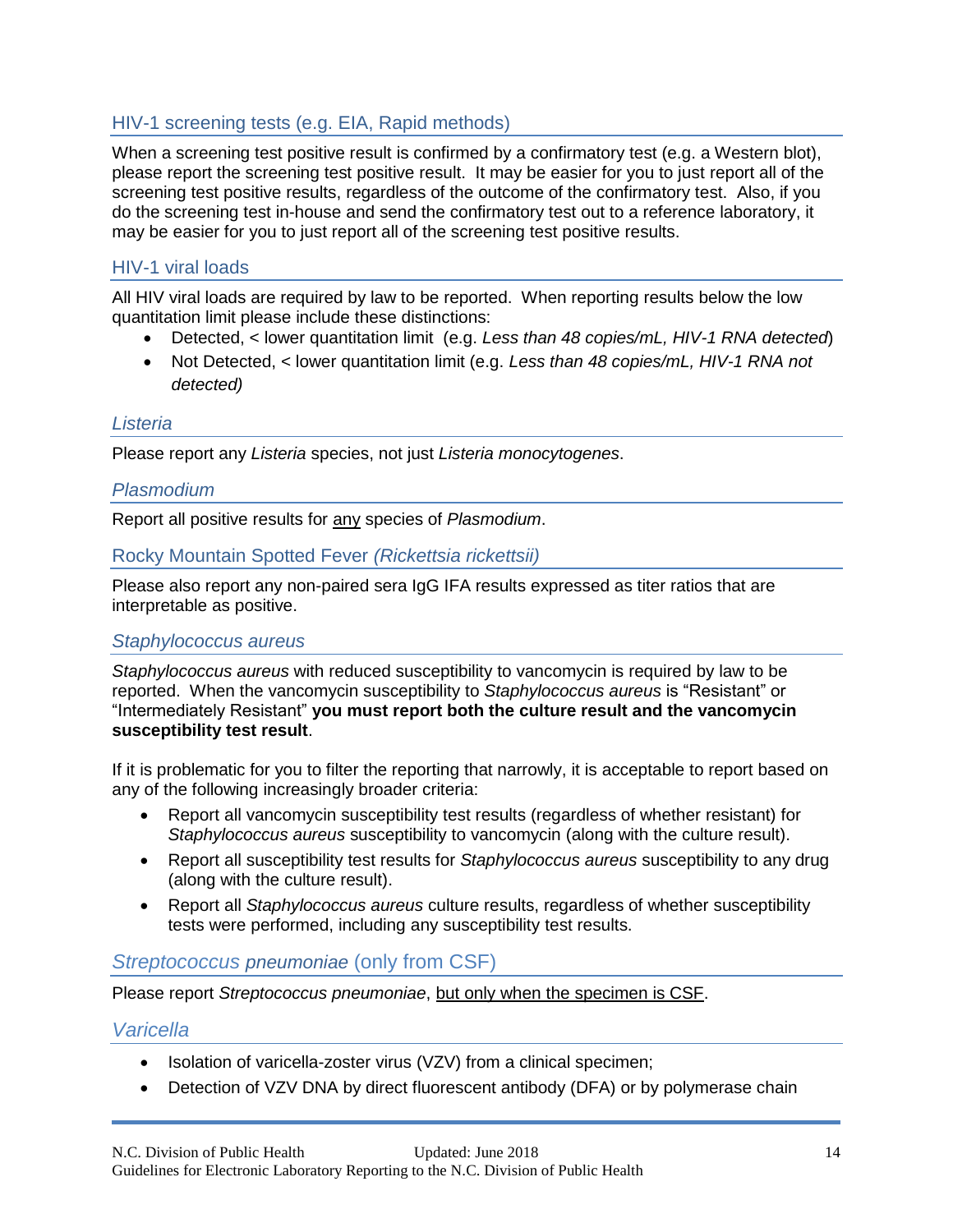reaction (PCR) tests from a clinical specimen, ideally scabs, vesicular fluid, or cells from the base of a lesion.

• Varicella IgM

# <span id="page-15-0"></span>Organisms formerly named Vibrio

Report these species:

- Grimontia hollisae (formerly called Vibrio hollisae)
- Listonella pelagia (syn. Vibrio pelagia, syn. Vibrio pelagius)
- Photobacterium damselae (formerly called Vibrio damselae)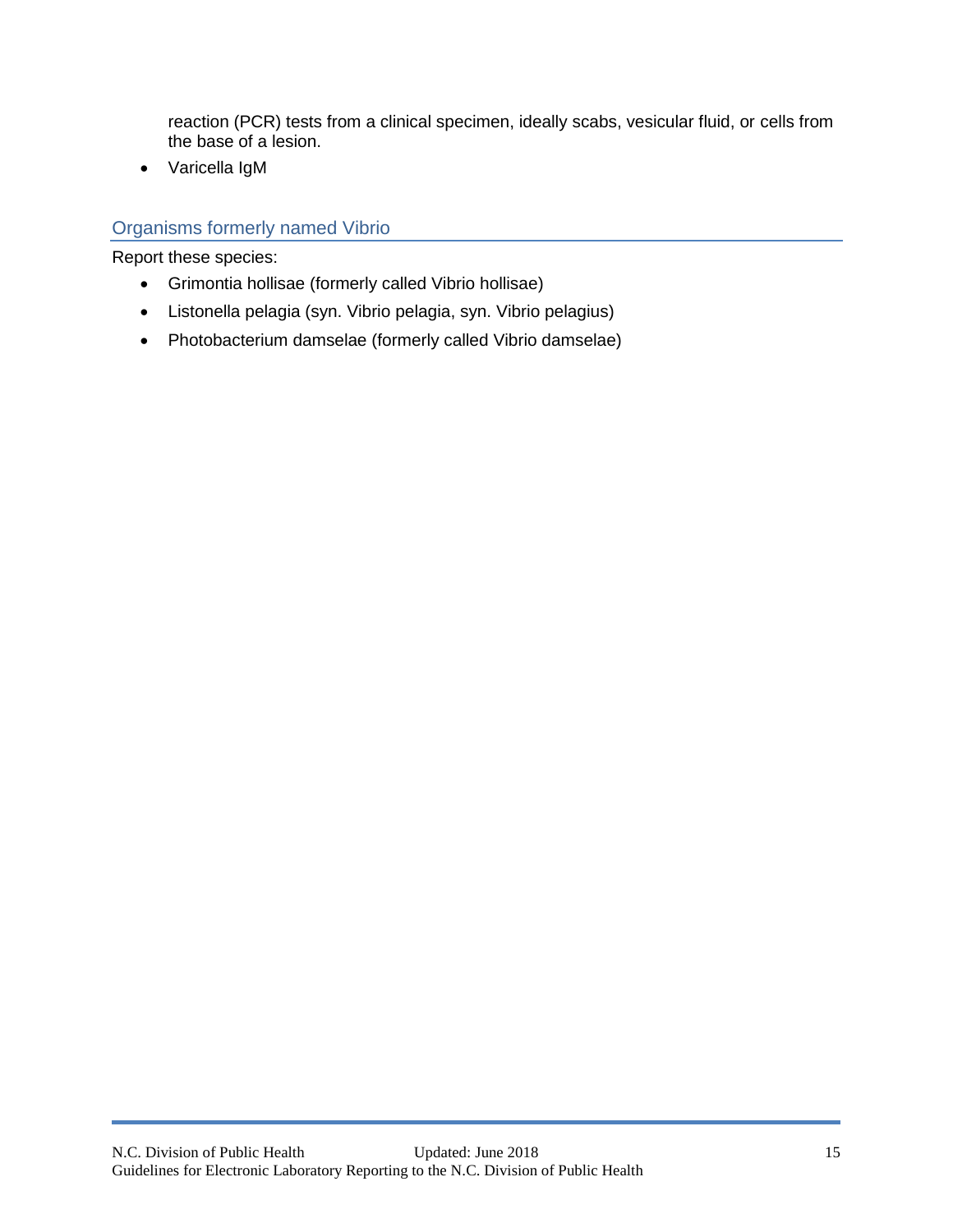# <span id="page-16-0"></span>**Appendix C – N.C. DPH ELR Checklist for meeting Meaningful Use**

This checklist will prepare you to implement an electronic laboratory reporting interface to the North Carolina Division of Public Health (N.C. DPH) and will assist with meeting the Meaningful Use (MU) Stage 1 and Stage 2 requirements for ELR. Please contact [NCDPHMU@dhhs.nc.gov](mailto:NCDPHMU@dhhs.nc.gov) for further assistance.

| Step 1: Register Intent to submit ELR                                                                                                                                                                           |                |             |                                                                                                                                                                                                                                                                                                                                                                                                                                                                                                                                                      |  |
|-----------------------------------------------------------------------------------------------------------------------------------------------------------------------------------------------------------------|----------------|-------------|------------------------------------------------------------------------------------------------------------------------------------------------------------------------------------------------------------------------------------------------------------------------------------------------------------------------------------------------------------------------------------------------------------------------------------------------------------------------------------------------------------------------------------------------------|--|
|                                                                                                                                                                                                                 | <b>Yes</b>     | <b>Date</b> | <b>Comments &amp; Resources</b>                                                                                                                                                                                                                                                                                                                                                                                                                                                                                                                      |  |
| Submit your registration via the N.C. DPH<br>Meaningful Use Site for Registration of Intent<br>(http://ncdphmeaningfuluse.org).                                                                                 | $\sim$         |             | <b>REQUIRED FOR STAGE 2 OF MU.</b>                                                                                                                                                                                                                                                                                                                                                                                                                                                                                                                   |  |
| Receive and retain your notification from N.C.<br>DPH that your registration has been<br>completed and received.                                                                                                | ⊔              |             |                                                                                                                                                                                                                                                                                                                                                                                                                                                                                                                                                      |  |
| Step 2: Participate in initial planning discussion with N.C. DPH                                                                                                                                                |                |             |                                                                                                                                                                                                                                                                                                                                                                                                                                                                                                                                                      |  |
|                                                                                                                                                                                                                 | <b>Yes</b>     | <b>Date</b> | <b>Comments &amp; Resources</b>                                                                                                                                                                                                                                                                                                                                                                                                                                                                                                                      |  |
| Download a free copy of HL7 Version 2.5.1<br>Implementation Guide: Electronic Laboratory<br>Reporting to Public Health (US Realm).                                                                              |                |             | Available for download through the Health Level Seven (HL7)<br>website.<br>https://www.hl7.org/implement/standards/product_brief.cfm?produ<br>$ct$ id=98                                                                                                                                                                                                                                                                                                                                                                                             |  |
| Download the "Guidelines for Electronic<br>Laboratory Reporting to North Carolina<br>Division of Public Health" document.                                                                                       |                |             | Available for download through the NC Electronic Health Records<br>Meaningful Use Requirements for ELR website.<br>http://epi.publichealth.nc.gov/cd/meaningful_use/elr_overview.pdf                                                                                                                                                                                                                                                                                                                                                                 |  |
| Contact N.C. DPH to schedule an initial<br>planning discussion.                                                                                                                                                 | $\blacksquare$ |             | Send an email to NCDPHMU@dhhs.nc.gov or contact the ELR<br>Project Manager.                                                                                                                                                                                                                                                                                                                                                                                                                                                                          |  |
| Receive and retain your invitation to initiate<br>on-boarding for electronic laboratory reporting<br>from N.C. DPH.                                                                                             | $\blacksquare$ |             |                                                                                                                                                                                                                                                                                                                                                                                                                                                                                                                                                      |  |
|                                                                                                                                                                                                                 |                |             | Step 3: Identify laboratory results that are required by N.C. law to be reported to N.C. DPH                                                                                                                                                                                                                                                                                                                                                                                                                                                         |  |
|                                                                                                                                                                                                                 | <b>Yes</b>     | <b>Date</b> | <b>Comments &amp; Resources</b>                                                                                                                                                                                                                                                                                                                                                                                                                                                                                                                      |  |
| Download the N.C. ELR Mapping Template.                                                                                                                                                                         | ⊔              |             | Available for download through the NC Electronic Health Records<br>Meaningful Use Requirements for ELR website.<br>http://epi.publichealth.nc.gov/cd/meaningful_use/elr.html                                                                                                                                                                                                                                                                                                                                                                         |  |
| Fill in the N.C. ELR Mapping Template with<br>the entire menu of services for your facility<br>and indicate which tests are performed in-<br>house versus sent out to a reference lab.                          | $\Box$         |             |                                                                                                                                                                                                                                                                                                                                                                                                                                                                                                                                                      |  |
| Indicate for each of the tests that are<br>performed in-house if they are required to be<br>reported under N.C. law. Also indicate which<br>tests the facility is willing to voluntarily report<br>to N.C. DPH. |                |             | The rules for which laboratory results are required by North<br>Carolina law to be reported to N.C. DPH can be found in the North<br>Carolina General Statutes and Administrative code. A link to these<br>regulations can be found on the N.C. DPH Communicable<br>Disease Laws and Rules website.<br>(http://epi.publichealth.nc.gov/cd/laws.html)<br>A list of the results that N.C. DPH can accept for voluntary<br>reporting can be found in Appendix B of the "Guidelines for<br>Electronic Laboratory Reporting to North Carolina Division of |  |
| Once you have completed the "Step 3a:<br>Reportable Review" tab, please submit it to<br>N.C. DPH via the online N.C. ELR Mapping                                                                                |                |             | Public Health."<br>http://epi.publichealth.nc.gov/cd/meaningful_use/elr_overview.pdf<br>N.C. ELR Mapping Tool Submission form.<br>https://app.smartsheet.com/b/form?EQBCT=a5631600d8bd4027a<br>ef279b2a854fbde                                                                                                                                                                                                                                                                                                                                       |  |
| Tool Submission form.                                                                                                                                                                                           |                |             |                                                                                                                                                                                                                                                                                                                                                                                                                                                                                                                                                      |  |
| Step 4: Translate local codes to standard coding systems                                                                                                                                                        |                |             |                                                                                                                                                                                                                                                                                                                                                                                                                                                                                                                                                      |  |
|                                                                                                                                                                                                                 | <b>Yes</b>     | <b>Date</b> | <b>Comments &amp; Resources</b>                                                                                                                                                                                                                                                                                                                                                                                                                                                                                                                      |  |
| Map local lab orders and tests performed<br>codes to the Logical Observation identifiers<br>Names and Codes (LOINC) standard<br>vocabulary.                                                                     |                |             | Reference materials are available from the following websites:<br>LOINC: loinc.org                                                                                                                                                                                                                                                                                                                                                                                                                                                                   |  |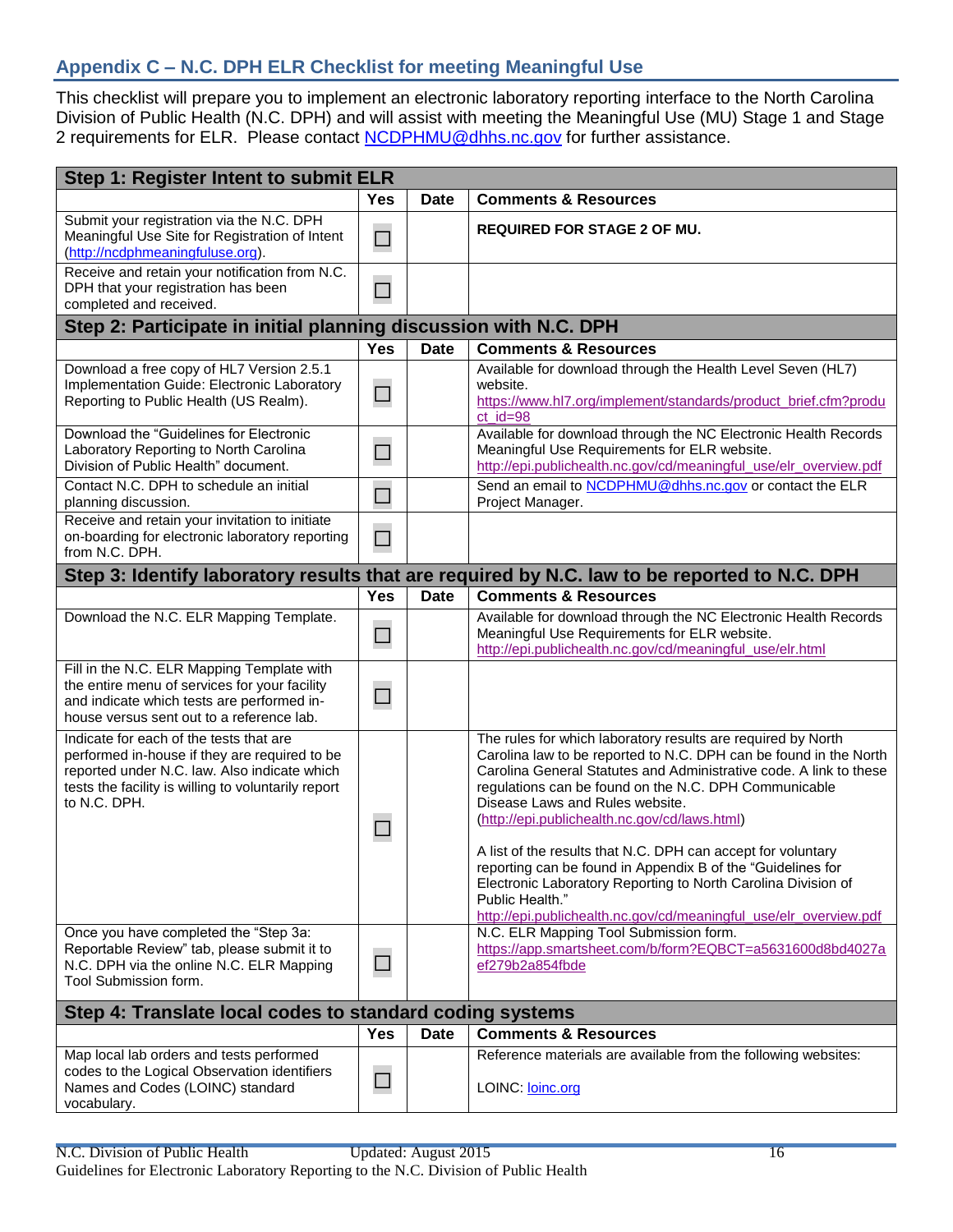| Map local lab test result values to the                                                    |            |             | SNOMED-CT:                                                                                                                                |
|--------------------------------------------------------------------------------------------|------------|-------------|-------------------------------------------------------------------------------------------------------------------------------------------|
| Systemized Nomenclature of Medicine -                                                      |            |             | www.nlm.nih.gov/research/umls/Snomed/snomed_main.html                                                                                     |
| Clinical Terms (SNOMED-CT) standard                                                        |            |             | Public Health Information Network Vocabulary Access Distribution                                                                          |
| vocabularv.                                                                                |            |             | System (VADS) & Reportable Condition Mapping Table:                                                                                       |
| Map local specimen types (sources) to the<br>Systemized Nomenclature of Medicine -         |            |             | https://phinvads.cdc.gov/vads/SearchVocab.action                                                                                          |
| Clinical Terms (SNOMED-CT) standard                                                        | $\Box$     |             |                                                                                                                                           |
| vocabulary.                                                                                |            |             |                                                                                                                                           |
| Map other local codes according to the HL7                                                 |            |             | For Example: HL7 defined tables for race, ethnicity, gender, etc.                                                                         |
| 2.5.1 Implementation Guide: Electronic                                                     |            |             |                                                                                                                                           |
| Laboratory Reporting to Public Health (US                                                  | $\Box$     |             |                                                                                                                                           |
| Realm).                                                                                    |            |             |                                                                                                                                           |
| Please complete the "Step 4a: LOINC                                                        |            |             | N.C. ELR Mapping Tool Submission form.                                                                                                    |
| Mapping," "Step 4b: Result Mapping," and<br>"Step 4c: Specimen Type Mapping" tabs of       |            |             | https://app.smartsheet.com/b/form?EQBCT=a5631600d8bd4027a<br>ef279b2a854fbde                                                              |
| the N.C. ELR Mapping Tool with the mapping                                                 |            |             |                                                                                                                                           |
| of your local codes to these standard coding                                               |            |             |                                                                                                                                           |
| systems and submit it to N.C. DPH via the                                                  |            |             |                                                                                                                                           |
| online NC ELR Mapping Tool Submission                                                      |            |             |                                                                                                                                           |
| form.                                                                                      |            |             |                                                                                                                                           |
| Step 5: Develop an HL7 Version 2.5.1 Message for ELR                                       |            |             |                                                                                                                                           |
|                                                                                            | Yes        | <b>Date</b> | <b>Comments &amp; Resources</b><br>Available for download through the Health Level Seven (HL7)                                            |
| Develop an HL7 message conformant to the<br>HL7 2.5.1 Implementation Guide: Electronic     |            |             | website.                                                                                                                                  |
| Laboratory Reporting to Public Health (US                                                  | $\Box$     |             | https://www.hl7.org/implement/standards/product_brief.cfm?produ                                                                           |
| Realm).                                                                                    |            |             | $ct_id=98$                                                                                                                                |
| Test ELR messages via self-service online                                                  |            |             | National Institute of Science and Technology (NIST) website.                                                                              |
| validation tools, resolve issues found, and                                                |            |             | https://hl7v2-elr-testing.nist.gov/mu-elr/                                                                                                |
| provide your successful validation results to<br>N.C. DPH.                                 |            |             | CDC's Message Quality Framework (MQF) ELR receiver profile.                                                                               |
|                                                                                            |            |             | https://phinmqf.cdc.gov/                                                                                                                  |
|                                                                                            |            |             |                                                                                                                                           |
|                                                                                            |            |             |                                                                                                                                           |
| Step 6: Set up the secure message transport connectivity                                   | Yes        | <b>Date</b> | <b>Comments &amp; Resources</b>                                                                                                           |
| N.C. DPH currently supports the Public                                                     |            |             | For more information on PHINMS, please visit the CDC's website.                                                                           |
| Health Information Networking Messaging                                                    |            |             | http://www.cdc.gov/phin/tools/PHINms/index.html                                                                                           |
| System (PHINMS) as the transport                                                           | ப          |             |                                                                                                                                           |
| mechanism to send electronic laboratory                                                    |            |             |                                                                                                                                           |
| results directly to N.C. DPH.                                                              |            |             |                                                                                                                                           |
| N.C. DPH can also accept ELR messages<br>sent through the North Carolina Health            |            |             |                                                                                                                                           |
| Information Exchange (NC HIE).                                                             |            |             |                                                                                                                                           |
| Contact the ELR Project Manager to request                                                 |            |             |                                                                                                                                           |
| configuration of the transport mechanism at                                                |            |             |                                                                                                                                           |
| NCDPHMU@dhhs.nc.gov.                                                                       |            |             |                                                                                                                                           |
| Step 7: Send a batch file containing a test message for initial validation                 |            | <b>Date</b> |                                                                                                                                           |
|                                                                                            | Yes        |             | <b>Comments &amp; Resources</b>                                                                                                           |
| Transmit a message containing a reportable<br>result conformant to N.C. Regulations and to |            |             | If the message passes initial validation, coordinate automated<br>daily message transmissions from the test system and/or                 |
| the HL7 2.5.1 Implementation Guide:                                                        |            |             | production system.                                                                                                                        |
| Electronic Laboratory Reporting to Public                                                  | ⊔          |             |                                                                                                                                           |
| Health (US Realm).                                                                         |            |             | If the message does not pass initial validation, please continue                                                                          |
| Receive and retain your confirmation that a                                                |            |             | message development and internal validation.                                                                                              |
| successful test message has been received                                                  | ⊔          |             |                                                                                                                                           |
| by N.C. DPH.                                                                               |            |             |                                                                                                                                           |
| Step 8: Participate in structure and content validation                                    |            |             |                                                                                                                                           |
|                                                                                            | <b>Yes</b> | <b>Date</b> | <b>Comments &amp; Resources</b>                                                                                                           |
| N.C. DPH will perform structure and content                                                |            |             | N.C. DPH will notify your facility during structure and content                                                                           |
| validation.                                                                                |            |             | validation to discuss and resolve any discrepancies in messaging.<br>If your facility is non-responsive, you many not fulfill the Stage 2 |
|                                                                                            |            |             | Meaningful Use objective for ELR.                                                                                                         |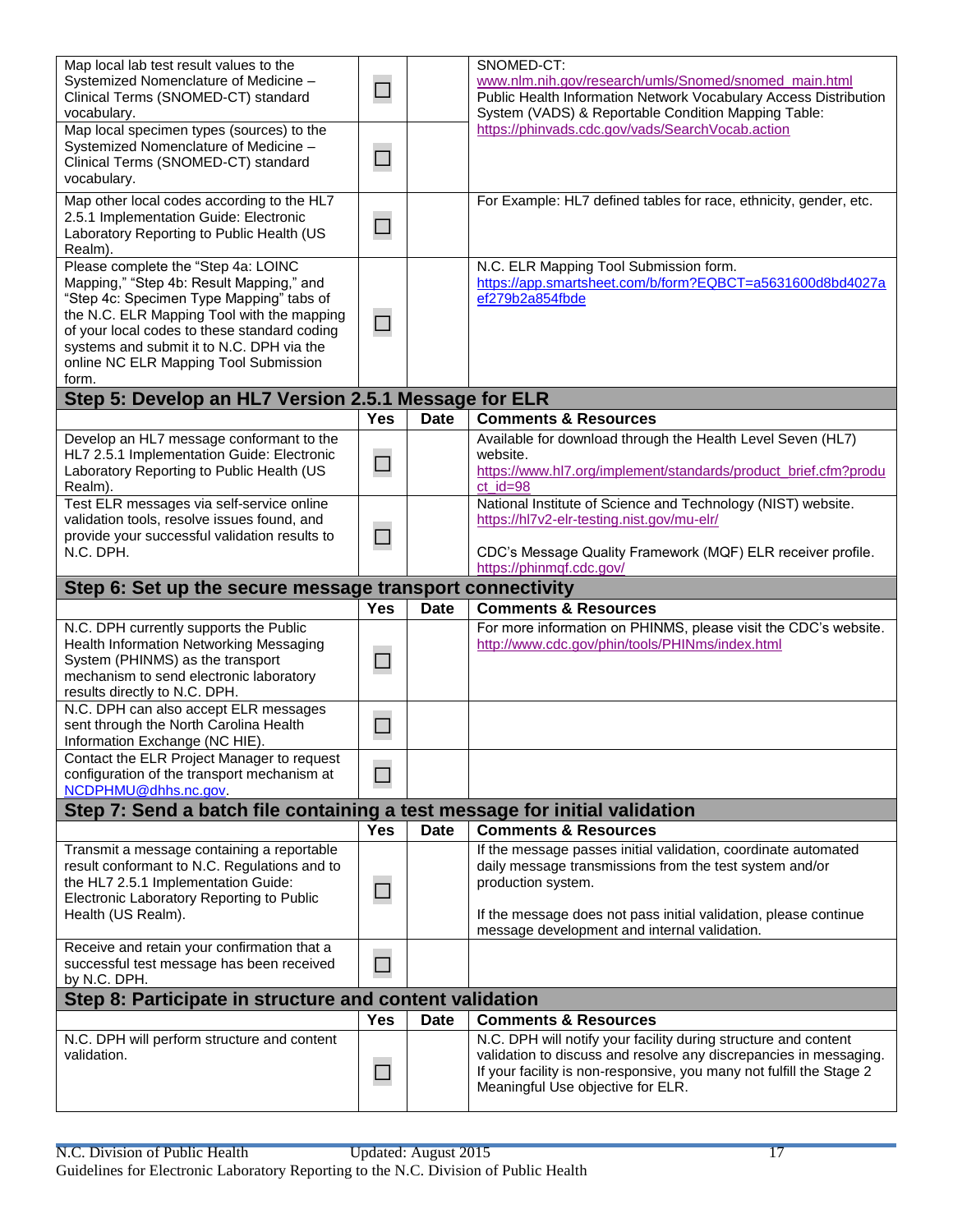| Step 9: Participate in parallel data validation (User Acceptance Testing) with N.C. DPH                                                                                                   |                          |             |                                                                                                                                                                                                                                                      |  |  |
|-------------------------------------------------------------------------------------------------------------------------------------------------------------------------------------------|--------------------------|-------------|------------------------------------------------------------------------------------------------------------------------------------------------------------------------------------------------------------------------------------------------------|--|--|
|                                                                                                                                                                                           | <b>Yes</b>               | <b>Date</b> | <b>Comments &amp; Resources</b>                                                                                                                                                                                                                      |  |  |
| N.C. DPH will perform data validation,<br>comparing the electronic submissions from<br>the production system against the existing<br>reporting mechanism (e.g. mail or fax).              |                          |             | N.C. DPH will notify your facility during parallel data validation to<br>discuss and resolve any discrepancies in the data transmission.<br>If your facility is non-responsive, you may not fulfill the Stage 2<br>Meaningful Use objective for ELR. |  |  |
| Step 10: Discontinue paper submissions to N.C. DPH                                                                                                                                        |                          |             |                                                                                                                                                                                                                                                      |  |  |
|                                                                                                                                                                                           | Yes                      | Date        | <b>Comments &amp; Resources</b>                                                                                                                                                                                                                      |  |  |
| N.C. DPH will transition your ELR reporting to<br>the production surveillance system.                                                                                                     |                          |             |                                                                                                                                                                                                                                                      |  |  |
| Receive and retain your notification that on-<br>going submissions of electronic laboratory<br>reporting of reportable results are being<br>received by N.C. DPH from your facility.      |                          |             |                                                                                                                                                                                                                                                      |  |  |
| Coordinate with N.C. DPH to determine a<br>date to discontinue paper or faxed reporting<br>of laboratory results and solely submit ELR.                                                   |                          |             | N.C. DPH and your facility will perform continual quality control<br>checks.<br>Also, when your facility adds new in-house tests or new results                                                                                                      |  |  |
|                                                                                                                                                                                           |                          |             | which are reportable to public health, your facility must contact the<br>ELR Project Manager (NCDPHMU@dhhs.nc.gov) to test and<br>validate the sending of any new results via ELR.                                                                   |  |  |
| Receive and retain your notification from the<br>N.C. State Epidemiologist that your facility<br>can discontinue paper or faxed reporting of<br>laboratory results and solely submit ELR. | $\overline{\phantom{a}}$ |             |                                                                                                                                                                                                                                                      |  |  |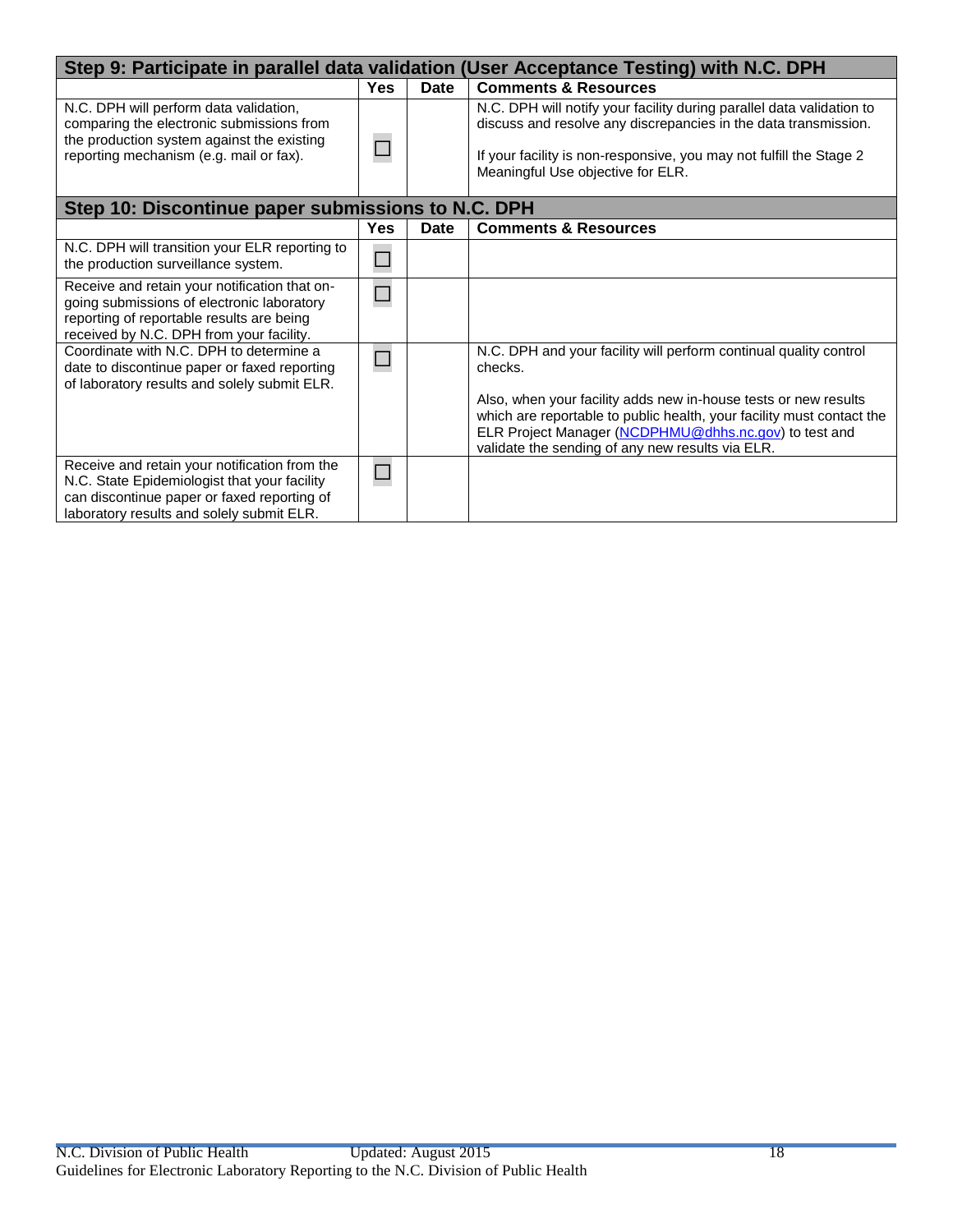# <span id="page-19-0"></span>**Appendix D – Snap Shot Processing**

## <span id="page-19-1"></span>N.C. DPH requirements for message snapshot

Please see ["Excerpts from "HL7 Version 2.5.1 Implementation Guide: Electronic Laboratory](#page-23-0)  [Reporting to Public Health, Release 1 \(US Realm\)"](#page-23-0) for the definition of snapshot processing.

The N.C. DPH requirements for message snapshots are in accordance with that HL7 Implementation Guide; however, these requirements are not merely for the sake of conformance to the HL7 Implementation Guide. There are circumstances and diseases where message snapshots are needed in order for N.C. DPH to support disease surveillance optimally, and to avoid extra phone calls from epidemiologists to the laboratory and/or to the physician.

For ELR sent to N.C. DPH, a message snapshot should include the latest version of all test results which are reportable to N.C. DPH for the same specimen. There may be other test results on the same specimen that are not reportable to N.C. DPH and those are not required to be included in the snapshot. Each time a message is sent for a particular specimen the message snapshot is a cumulative report that includes new or changed results as well as previously reported results that have not changed.

**N.C. DPH can only receive one ELR batch file per day (overnight) from each laboratory.** If different test results on the same specimen are released by the laboratory at different times of the day between the daily file transmissions, do not send a separate message each time. **It is a N.C. DPH requirement that a single message per specimen be sent per day, containing a message snapshot that portrays all the reportable test results as they were the last time a laboratory report was released for that specimen.**

| Specimen #1111 as of 8/1/2011 11:00 pm the laboratory system has these results to date: |          |                         |                         |                               |  |
|-----------------------------------------------------------------------------------------|----------|-------------------------|-------------------------|-------------------------------|--|
| <b>Test</b>                                                                             | Result   | Result<br><b>Status</b> | <b>Result Date/Time</b> | Comments about example        |  |
| HIV-1 - HIV-2 - PLUS O<br>(method EIA)                                                  | Reactive | Final                   | 8/1/2011 01:00 pm       | is reportable to N.C. DPH     |  |
| Rapid HIV-1/HIV-2 Antibody                                                              | $HIV-2$  | Final                   | 8/1/2011 01:15 pm       | is reportable to N.C. DPH     |  |
| HepB eAb                                                                                | Reactive | Final                   | 8/1/2011 02:00 pm       | is not reportable to N.C. DPH |  |

#### <span id="page-19-2"></span>Example of series of snapshots

The night of 8/1/2011, an ELR message snapshot for Specimen #1111 is sent to N.C. DPH containing data for the following within a single message:

| Test                       | Result   | Result        | <b>Result Date/Time</b> |
|----------------------------|----------|---------------|-------------------------|
|                            |          | <b>Status</b> |                         |
| HIV-1 - HIV-2 - PLUS O     | Reactive | Final         | 8/1/2011 01:00 pm       |
| (method EIA)               |          |               |                         |
| Rapid HIV-1/HIV-2 Antibody | $HIV-2$  | Final         | 8/1/2011 01:15 pm       |

On 8/2/2011, the laboratory results the following additional test "HIV-1 WB" on specimen #1111, so the laboratory system now has:

| <b>Test</b>                | Result   | Result        | <b>Result Date/Time</b> | Comments about example        |
|----------------------------|----------|---------------|-------------------------|-------------------------------|
|                            |          | <b>Status</b> |                         |                               |
| HIV-1 - HIV-2 - PLUS O     | Reactive | Final         | 8/1/2011 01:00 pm       | is reportable to N.C. DPH     |
| (method EIA)               |          |               |                         |                               |
| Rapid HIV-1/HIV-2 Antibody | $HIV-2$  | Final         | 8/1/2011 01:15 pm       | is reportable to N.C. DPH     |
| HepB eAb                   | Reactive | Final         | 8/1/2011 02:00 pm       | is not reportable to N.C. DPH |
| HIV-1 WB                   | Positive | Final         | 8/2/2011 11:00 am       | is reportable to N.C. DPH     |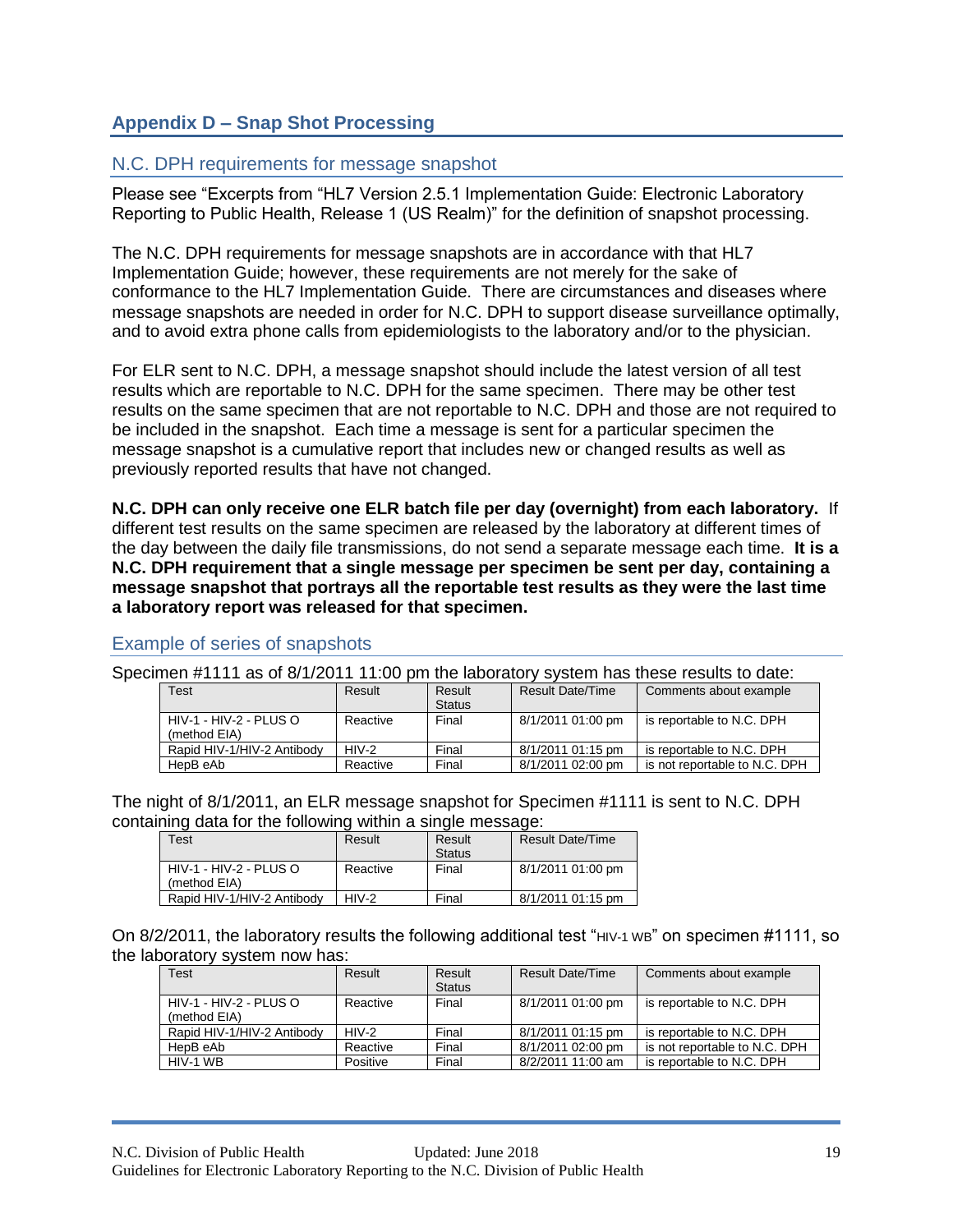The night of 8/2/2011, an ELR message snapshot for Specimen #1111 is sent to N.C. DPH containing data for the following within a single message:

| <b>Fest</b>                | Result   | Result        | <b>Result Date/Time</b> |
|----------------------------|----------|---------------|-------------------------|
|                            |          | <b>Status</b> |                         |
| HIV-1 - HIV-2 - PLUS O     | Reactive | Final         | 8/1/2011 01:00 pm       |
| (method EIA)               |          |               |                         |
| Rapid HIV-1/HIV-2 Antibody | $HIV-2$  | Final         | 8/1/2011 01:15 pm       |
| HIV-1 WB                   | Positive | Final         | 8/2/2011 11:00 am       |

On 8/3/2011, the laboratory makes a correction to the result of the "Rapid HIV-1/HIV-2 Antibody" test, changing the result from "HIV-2" to "HIV-1", so the laboratory now has:

| <b>Test</b>                             | Result   | Result<br><b>Status</b> | <b>Result Date/Time</b> | Comments about example        |
|-----------------------------------------|----------|-------------------------|-------------------------|-------------------------------|
| $HIV-1 - HIV-2 - PLUSO$<br>(method EIA) | Reactive | Final                   | 8/1/2011 01:00 pm       | is reportable to N.C. DPH     |
| Rapid HIV-1/HIV-2 Antibody              | $HIV-1$  | Corrected               | 8/3/2011 10:00 am       | is reportable to N.C. DPH     |
| HepB eAb                                | Reactive | Final                   | 8/1/2011 02:00 pm       | is not reportable to N.C. DPH |
| HIV-1 WB                                | Positive | Final                   | 8/2/2011 11:00 am       | is reportable to N.C. DPH     |

The night of 8/3/2011, an ELR message snapshot for Specimen #1111 is sent to N.C. DPH containing data for the following within a single message:

| est <sup>-</sup>                       | Result   | Result<br><b>Status</b> | <b>Result Date/Time</b> |
|----------------------------------------|----------|-------------------------|-------------------------|
| HIV-1 - HIV-2 - PLUS O<br>(method EIA) | Reactive | Final                   | 8/1/2011 01:00 pm       |
| Rapid HIV-1/HIV-2 Antibody             | $HIV-1$  | Corrected               | 8/3/2011 10:00 am       |
| HIV-1 WB                               | Positive | Final                   | 8/2/2011 11:00 am       |

## <span id="page-20-0"></span>N.C. EDSS import and deduplication

The information in this section is provided as an illustration of why it is not a problem for N.C. EDSS to receive and import ELR message snapshots that contain some information that is duplicative of previous ELR messages.

N.C. EDSS stores data from ELR in this hierarchy and does match/merge/deduplication at each level of the hierarchy:

Person

has 0-n Disease Events (i.e. a case of a disease)

has 0-n Laboratory Specimens (N.C. EDSS identifies each by the combination of Specimen ID, Collection Date and Specimen Source) has 0-n Test Results

*Notes:*

*If a particular Test Result from the incoming ELR is an exact duplicate (all field values exactly the same values) of an existing stored Test Result for the same specimen, only one of the duplicates is kept.* 

*If there is any difference, both Test Results are stored and are displayed in descending Result Date sequence. This is similar to*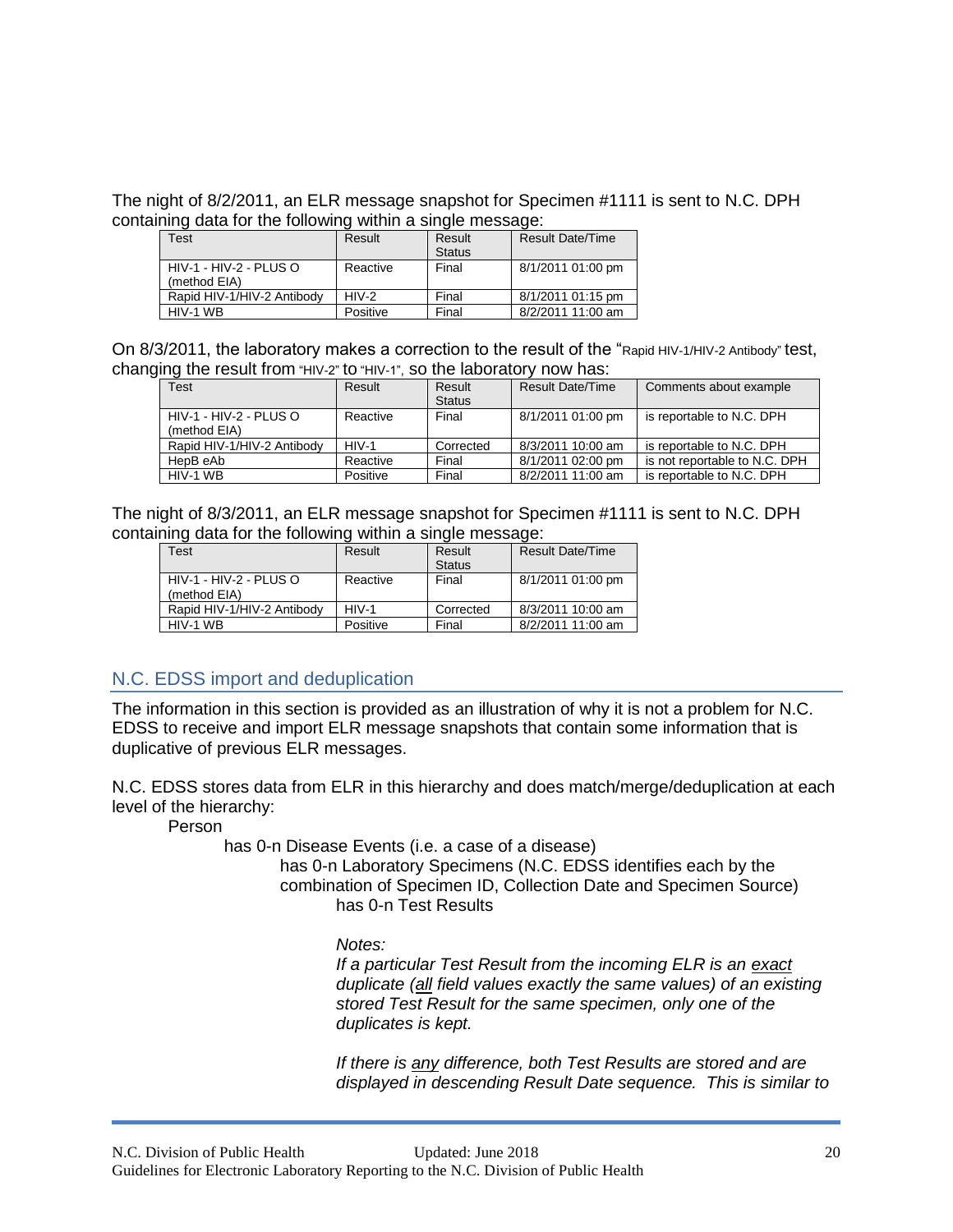*a principle followed in medical records, where superseded information is never deleted, but rather annotated. N.C. EDSS users are trained to understand that a result with the more recent result date supersedes any results with earlier result dates for the same test.*

Also, when an N.C. EDSS user manually enters new records, N.C. EDDS also performs detection of potentially duplicate Persons and potentially duplicate Disease Events. If the N.C. EDSS user invokes a merge of two Person records and then a merge of that merged Person's Disease Event records, the Laboratory Specimens and Test Results are deduplicated within the merged Disease Event the same way as described above for ELR.

When an ELR message snapshot is imported into an N.C. EDSS Disease Event, all of the tests/results in that snapshot are imported into that event regardless of whether all the tests/results are for same disease. The N.C. EDSS Laboratory Results screen displays all of the Test Results for one Laboratory Specimen at a time. Thus, when the user views the N.C. EDSS Laboratory Results screen, the user is viewing the entire laboratory report.

If the ELR message snapshot contains test results for more than one disease, the same snapshot of all the test results may be imported into more than one Disease Event (i.e. into a different Disease Event for each Disease).

## <span id="page-21-0"></span>When and why message snapshots matter to N.C. DPH

The following are some examples of circumstances and diseases where message snapshots are needed in order for N.C. DPH to support disease surveillance optimally. The consequences of ELR not sent as message snapshots would be extra work for N.C. EDSS users, and also result in additional phone calls to the laboratory and/or to the physician. This is not an exhaustive list and the items are not listed in any particular order of importance.

- 1. Display of multiple test results for the same test on the same day must be unambiguous as to whether all those results still apply or whether a particular result supersedes another from the same day.
	- a) Over time there can be multiple ELR messages received for the same specimen, especially when there are additional or changed test results. As described in the preceding section, N.C. EDSS deduplicates test results that are exact duplicates (all field values exactly the same values) and displays the deduplicated Test Results in descending Result Date sequence. This is similar to a principle followed in medical records, where superseded information is never deleted, but rather annotated. N.C. EDSS users are trained to understand that a result with the more recent result date supersedes any results with earlier result dates for the same test. If there are multiple results displayed for the same test for the same result date the users interpret that to mean that all of those results are applicable at the end of that day (i.e. that none of those results for that day are superseded by other results later that same day). This is one of the reasons why N.C. DPH requires that only one message per specimen be sent per day and that that message contains a complete snapshot of the status of the results as at the end of that day.
- 2. Patient demographics changes could occur between a series of ELR reports on the same specimen:
	- a) Patient demographics changes could occur in N.C. EDSS during the interval between 2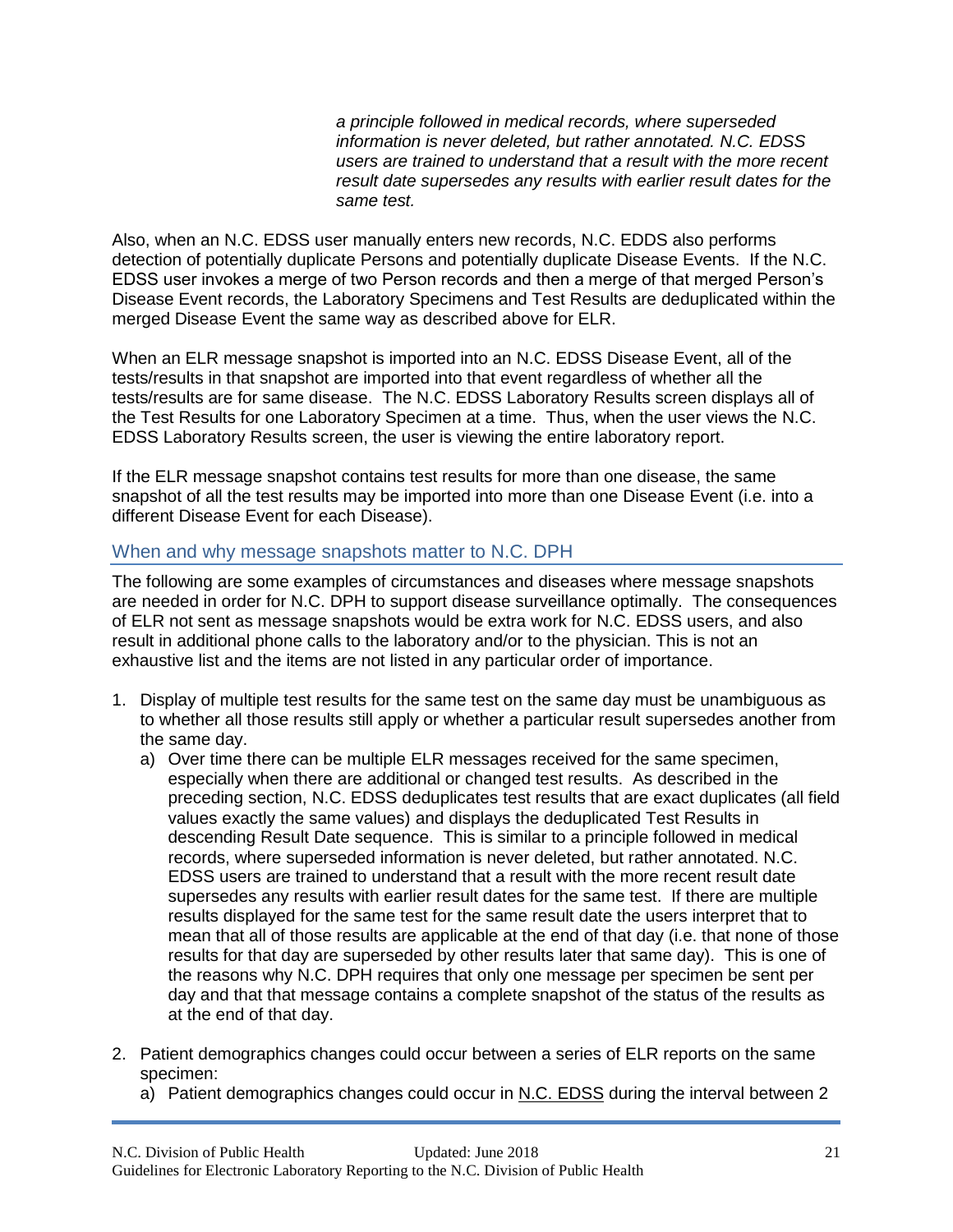ELR reports on the same specimen and the demographics may not have been correspondingly changed in the laboratory's system. Depending on how extensive the demographics changes are, the 2nd ELR might not match up to the same Person record in N.C. EDSS as the Person record that was created/updated by the previous ELR for that specimen, and may create a new Person record with a new Disease Event record. If the 2nd ELR were to contain only the incremental result rather than a complete snapshot, the new Disease Event in N.C. EDSS would be missing the previously reported results.

- b) Patient demographics changes could occur in the laboratory's system during the interval between 2 ELR reports on the same specimen. Depending on how extensive the demographics changes are the 2nd ELR might not match up to the same Person record in N.C. EDSS as the Person record that was created/updated by the previous ELR for that specimen, and may create a new Person record with a new Disease Event record. If the 2nd ELR were to contain only the incremental result rather than a complete snapshot, the new Disease Event in N.C. EDSS would be missing the previously reported results.
- 3. When the laboratory changes (corrects) the specimen collection date or specimen source of a previously reported specimen:
	- a) N.C. EDSS would store that as a new specimen record. It is important that the ELR message contain the snapshot of all results to date for that specimen – otherwise the new specimen record in N.C. EDSS would contain an incomplete report.
- 4. Antibiotic susceptibility results would be meaningless unless linked to the particular previously reported culture result for the same specimen, i.e. to which of the organisms identified in the culture result was tested for susceptibility to the antibiotic). Thus, the culture results need to be in the same snapshot as the susceptibility results.
- 5. Here are some disease specific scenarios where it especially matters that the ELR be a message snapshot inclusive of other reportable results on the same specimen. This is not an exhaustive list of all such scenarios.
	- a) A Syphilis confirmatory test positive result is meaningful only if it was preceded by a Syphilis screening test positive result on the same specimen. Having the ELR(s) reported as message snapshots ensures that both test results are imported into the same N.C. EDSS Event.
	- b) Testing for tuberculosis typically starts with an AFB smear followed by a culture (that takes additional weeks to perform) on the same specimen. An initial report ELR must be sent for the AFB smear positive result. Weeks later when the culture is resulted, if the culture identifies a reportable organism (such as *M. tuberculosis*), another ELR must be sent for the culture result. It is relevant to know the corresponding AFB smear result. Snapshot processing ensures that both test results are imported into the same N.C. EDSS Event. Also, TB cultures and susceptibilities take so long that Person demographics changes may occur in the interim; the effects of which are described above.
	- c) When an HIV detection test is positive and on the same specimen a CD4/CD3 cell count test is below the threshold for AIDS case definition and N.C. EDSS does not already have an HIV or AIDS Disease Event for that Person: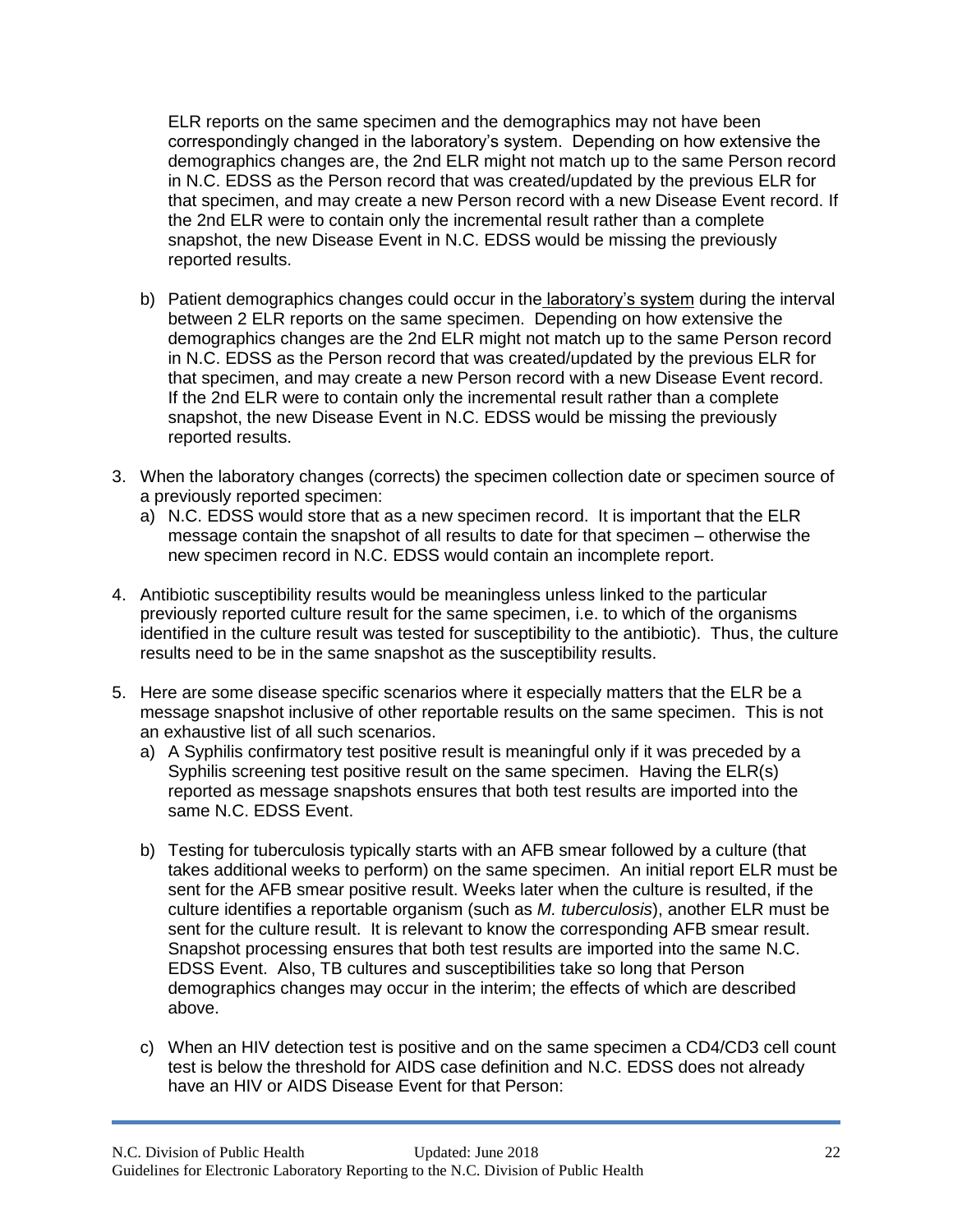- i) If the initial ELR for that specimen is a message snapshot containing both test results, N.C. EDSS would create an AIDS Disease Event. But if the ELR is not a snapshot (i.e. the two results are received in separate messages) and the HIV result gets received/processed first, N.C. EDSS would create an HIV Disease Event, and then when the CD4/CD3 result is received/processed later that would import into the HIV Disease Event. An N.C. EDSS user would then have to review that data and change the HIV Disease Event to an AIDS Disease Event.
- d) Serology panels for tick-borne diseases typically test for multiple diseases at the same time. Positive results for more than one of the diseases can be because of cross reactivity. Therefore, it is useful to the epidemiologist when reviewing a Disease Event for one disease to be aware that there was also a positive result for the other disease. If the ELR is a message snapshot containing the result for both diseases, the entire laboratory report is imported into the Disease Events of both diseases and the epidemiologist would see them no matter which of the Disease Events is being viewed.

<span id="page-23-0"></span>Excerpts from "HL7 Version 2.5.1 Implementation Guide: Electronic Laboratory Reporting to Public Health, Release 1 (US Realm)"

# **2.1.2 Null Values In Fields Vs. Components**

The components and subcomponents of a data type constitute a snapshot of the data. The set of data represented by the data type is handled as a complete set; therefore, using the null value to indicate a missing component or subcomponent is unnecessary.

## **2.1.4 Snapshot processing**

HL7 distinguishes between two methods of update: the "snapshot" and the "action code/unique identifier" modes. Both modes apply to repeating segments and repeating segment groups. For repeating fields, only snapshot processing applies. For the purpose of this guide, only snapshot processing is supported for segments, segment groups, and fields.

## **2.1.4.0 Repeating Segments**

HL7 defines snapshot processing for segments as follows:

In the "snapshot" mode, the information contained in the set of repeating segments or segment groups from the incoming message replaces the corresponding information in the receiving application. This is equivalent to a deletion of the prior information followed by the addition of the newly supplied information. In this mode, everything (all repeating segments and segment groups) must be sent with every subsequent message in the series of messages. There is no other way to indicate which ones changed and which ones did not. To specify "delete all of the segments in this repeating group" in the snapshot mode, send a single segment with "delete data" (indicated by a value of "") in all fields. This actively signals the receiver that there is information that needs to be deleted. If no segment were sent, this would equate to "no information". No information should not signal the receiver to take an action. There would be risk that the receiver might misinterpret the sender's intent.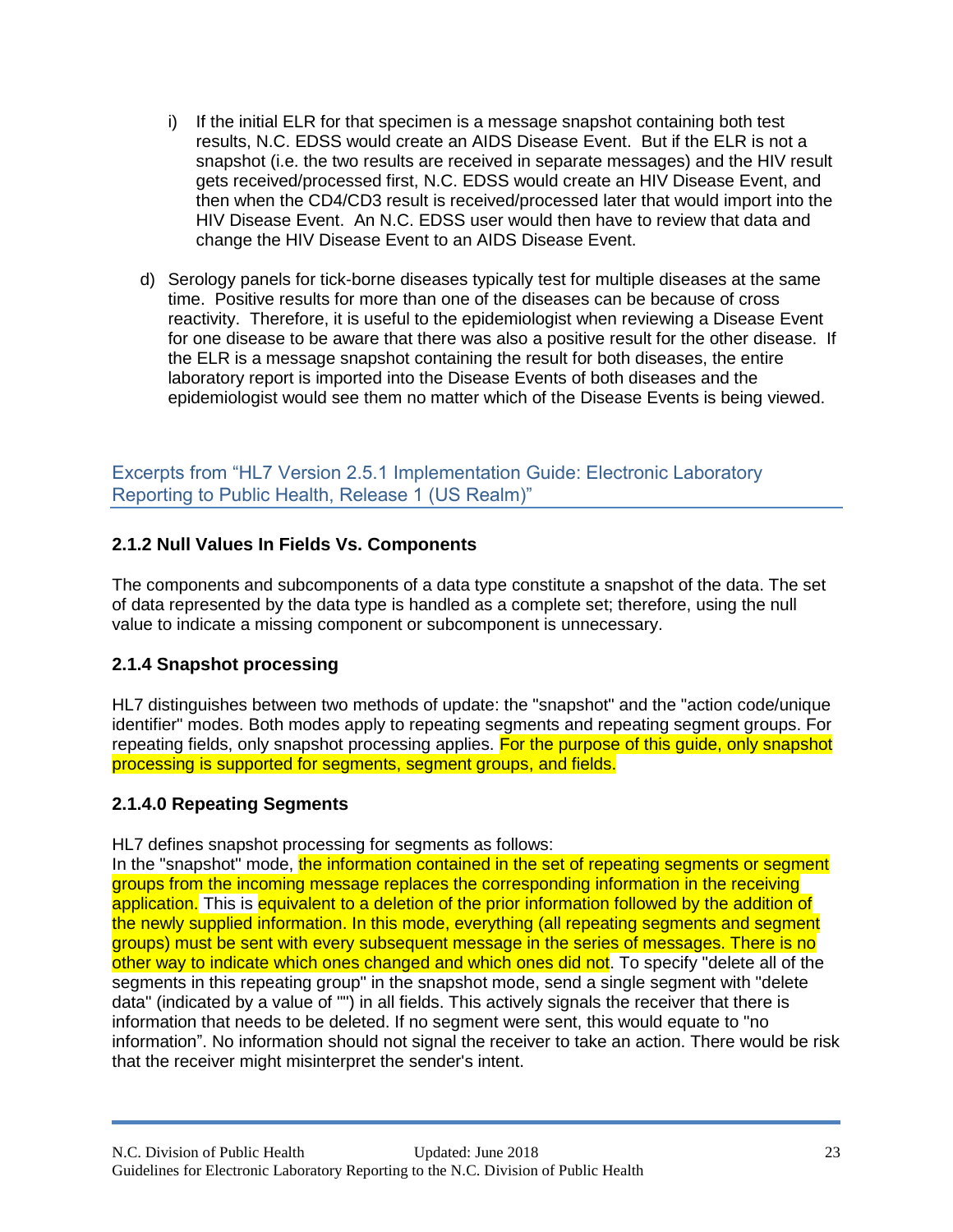# **2.1.4.1 Repeating Fields**

Snapshot processing for repeating fields requires sending a full list of repetitions for each transaction. If the intent is to delete an element, the element is left off the list. This is analogous to the snapshot mode for repeating segments and segment groups. To delete the whole list, transmit the field once with a |""| (null) in the first component.

Repetitions of fields shall not have empty repetitions followed by repetitions containing data, except where the HL7 standard clearly reserves certain repetitions for specific purposes. For instance, PID-5 Patient Name is a repeating field, the first repetition of which is reserved by HL7 for the legal name. In the case where a name is known for the patient, but is not the legal name, format the name field as follows: |~lastname^firstname^mi^^^^A|.

# **2.1.4.2 Message Snapshots**

Snapshot processing for messages simply means that the content of the current message is used to replace the contents from a prior message for the same information object. The primary problem associated with message snapshots is making sure the appropriate information object is updated. In this case, the information object is a laboratory result associated with a specific patient. To do the snapshot update properly, key identifiers must be shared across the messages, and must together uniquely identify the specific laboratory result that is to be updated. In HL7 version 2.7, the key identifiers to tie results together have been identified as the Placer Order Number (ORC-2/OBR-2) and Filler Order number (ORC-3/OBR-3). Unfortunately, some laboratories don't consider the placer or filler (**continued on P.12)** number as a unique identifier of the order (and hence the result). Instead, these laboratories use the placer and filler order numbers to identify a group of orders. Typically, in this case, the implementer will need to also look at OBR-4, the universal Service ID in conjunction with the placer or filler order number. Other identifiers in the message that can be used to verify the correct results are being updated include the patient identifiers3 found in PID-3. If these identifiers don't match across messages, even when the placer and filler order numbers match, then it's very likely the two messages are for different patients.

Another factor complicating the association of results across messages is the fact that many laboratories do not generate unique filler order numbers. In many cases, these laboratories are actually using an "accession number" as the filler order number. Often these accession numbers are reused by the laboratory system. That means that a particular accession number may be used repeatedly for different orders over time. If this occurs, validating the patient identifiers in PID-3 becomes critical. This quide will call for the use of placer and filler order numbers that are not reused in this fashion.

Another issue with matching results from multiple messages is because not all laboratories properly identify the assigning authority associated with an identifier (such as a placer of filler order number). In HL7 terminology, an assigning authority is a component of an identifier that together with the actual ID makes the overall identifier unique. For instance, if Laboratory A creates a filler order number 123, Laboratory B also creates filler order number 123, and both these laboratories send results associated with these orders to a public health department, the public health department needs to know which laboratory each filler order number is associated with. The assigning authority is used to distinguish between these two laboratories. Not all laboratories provide that assigning authorities, so the receiver of the message have to figure out a mechanism for associating the order number with the appropriate laboratory. This guide will require use of some sort of assigning authority to prevent this problem, but it's worth noting that non-conformant Laboratories can cause tremendous problems by ignoring this requirement.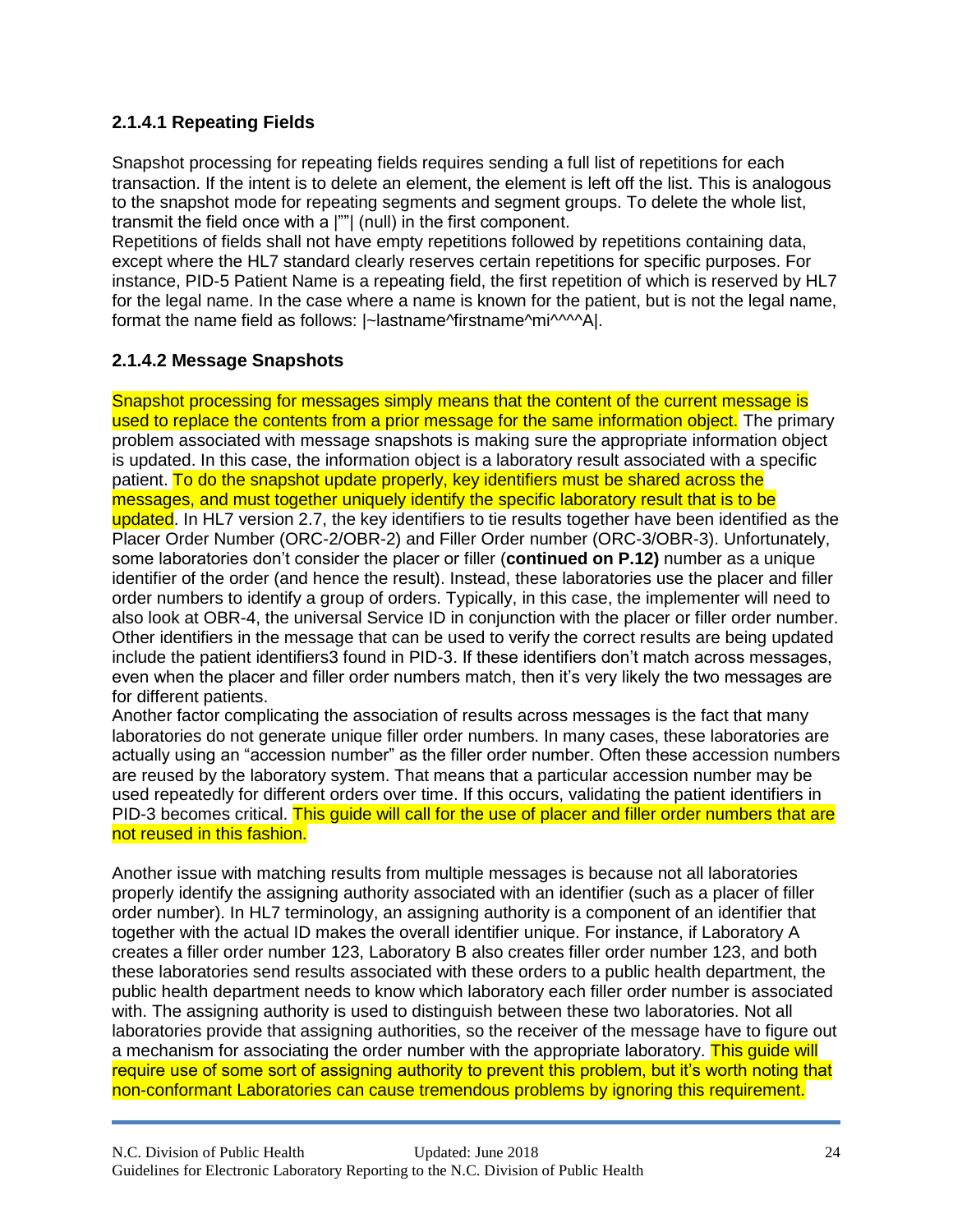This actually becomes a patient safety issue because results can end up being associated with incorrect patients because of this sort of problem.

Finally, for those public health departments that wish to create longitudinal records of laboratory results for patients, the use of patient identifiers to associate results becomes important. Many of the same sorts of issues identified above for placer and filler order numbers exist for patient identifiers. Often, no assigning authority information is provided for these patient identifiers. In this case, personally identifiable information such as name, date of birth, gender, address, etc. become important in trying to match results to the appropriate patient. Certainly, not all public health departments will be trying to do this sort of matching, many are not even allowed to by state law, while others may actually be required to by state law.

## **2.1.4.3 Creation of Message Snapshots**

The snapshot of data used to construct the message is captured at the time the relevant event (see section 3.4 below) occurs. The event triggering creation of the message is distinct from the time of transmission that may occur at some later time, particularly when batch transmission is being used.

## **p. 80**

The order group is required and can repeat. This means that multiple ordered tests may be performed on a specimen.

Snapshot processing of the result message involves processing as a snapshot all the repeats of the ORDER\_OBSERVATION group together as a group. This is especially important when dealing with parent/child results (such as cultures and sensitivities) which will span multiple ORDER\_OBSERVATION groups. All these must be processed from both a message sender and message receiver perspective as a single snapshot.

## **p. 82**

Multiple results may be associated with an order. There will always be a single OBX in the results group.

Snapshot processing: Since the OBX segment in *2.5.1* does not contain a unique instance identifier, it is assumed that the repeating observation group will contain a complete set of observations (OBXs) associated with the OBR. Where a single OBX is being updated, all the OBXs related to the OBR must accompany the updated OBX, i.e., a full snapshot is sent. Harmonized condition predicate: May be empty for OBR-25 Result statuses of "O," "I," "S" and "X"; otherwise, it is required.